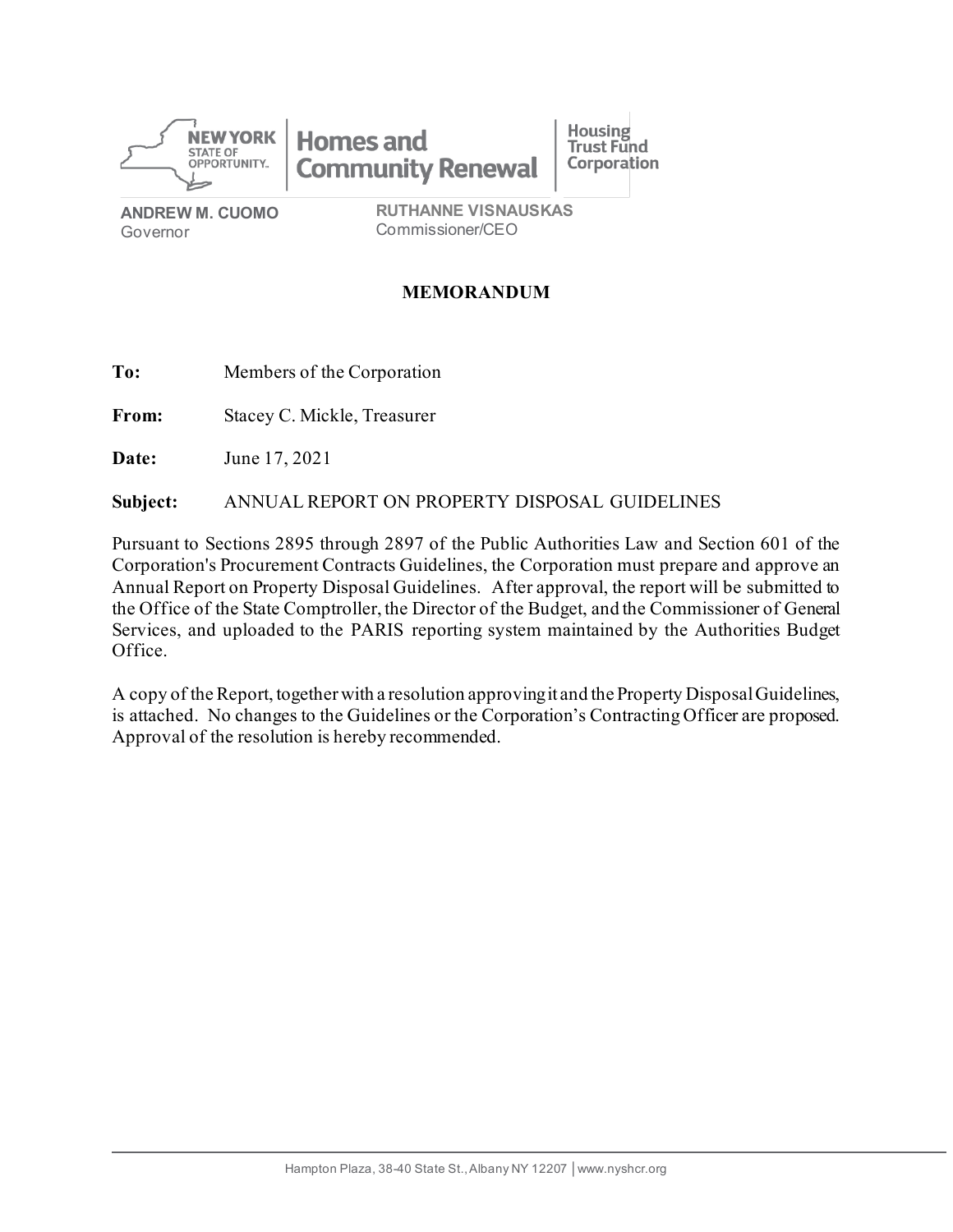

**ANDREW M. CUOMO** Governor

**RUTHANNE VISNAUSKAS** Commissioner/CEO

# **PROPERTY DISPOSAL REPORT**

**For the Fiscal Year Ending March 31, 2021**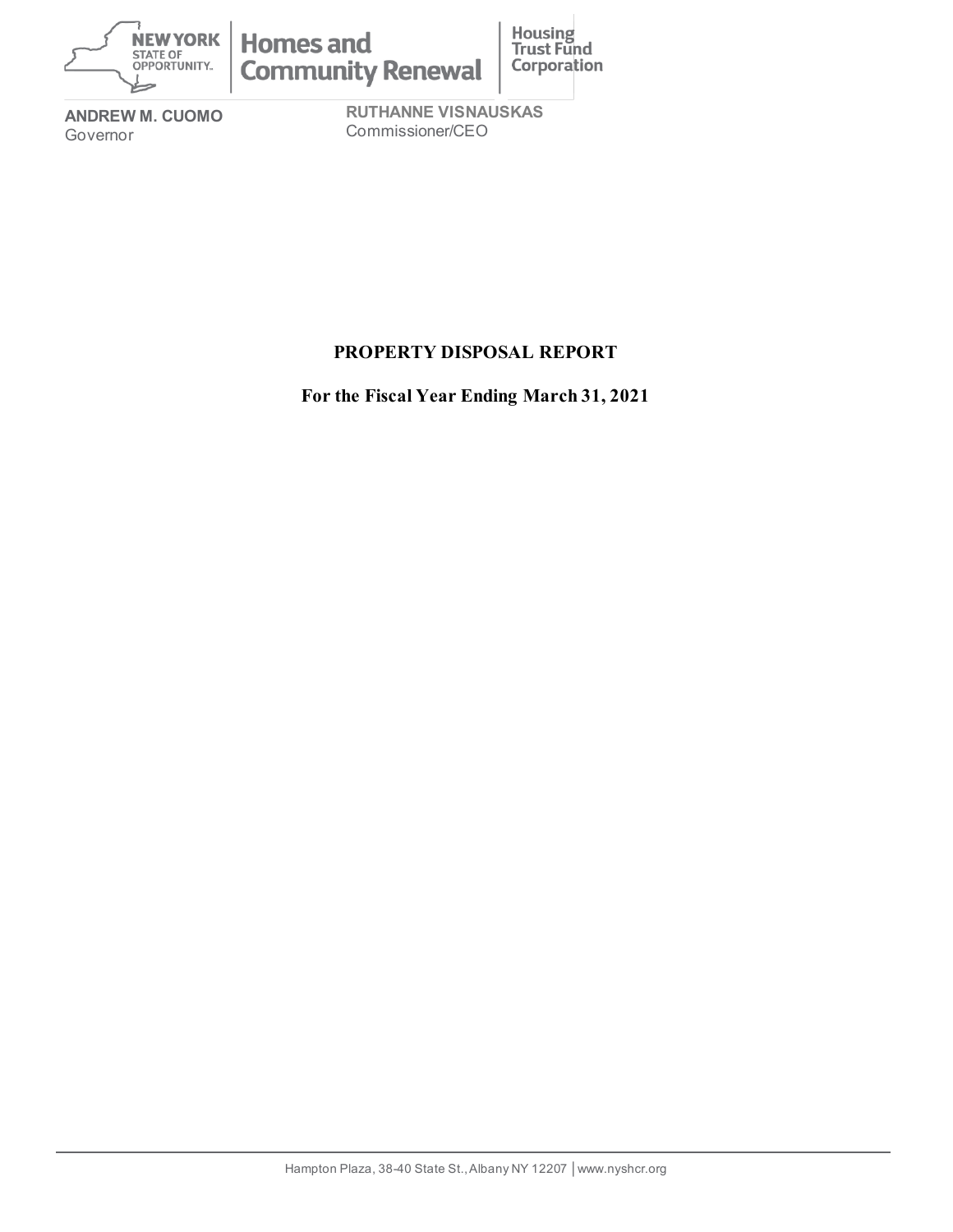# **Housing Trust Fund Corporation Annual Property Report For the Fiscal Year Ended March 31, 2021**

- I. Contracting Officer: Stacey C. Mickle, Treasurer Housing Trust Fund Corporation 38-40 State Street Albany, NY 12207 (518) 486-3407 [stacey.mickle@nyshcr.org](mailto:stacey.mickle@nyshcr.org)
- II. A copy of the Corporation's *Guidelines Regarding the Use, Awarding, Monitoring and Reporting of Contracts for the Disposal of Its Property* is posted a[t http://www.nyshcr.org/Agencies/HTFC/Publications](http://www.nyshcr.org/Agencies/HTFC/Publications).
- III. Real Property Acquisition No real property was acquired by the Corporation during fiscal year ending March 31, 2021.
- IV. Real Property Disposition During fiscal year ending March 31, 2021, the Governor's Office of Storm Recovery disposed of 37 properties related to both the Buyout and the Acquisition Programs. Of these, 21 were sold for amounts ranging from \$1,000 to \$35,000. There remaining were transferred to municipalities or other entities. The real property disposition list is attached.
- V. Real Property Inventory As of March 31, 201, the Corporation, through the Governor's Office of Storm Recovery retained a total of 400 properties that were purchased through either the Buyout or Acquisition Programs. All of the properties were purchased prior to the current fiscal year, but as of March 31, 2021, they were still held by the Corporation. A listing of properties held is attached.
- VI. Personal Property For the Emergency Rent Relief Program funded through the CARES Act, the corporation purchased 100 laptops. The program has since ended and the laptops are being held by Support Services for redistribution throughout the Homes and Community Renewal agencies.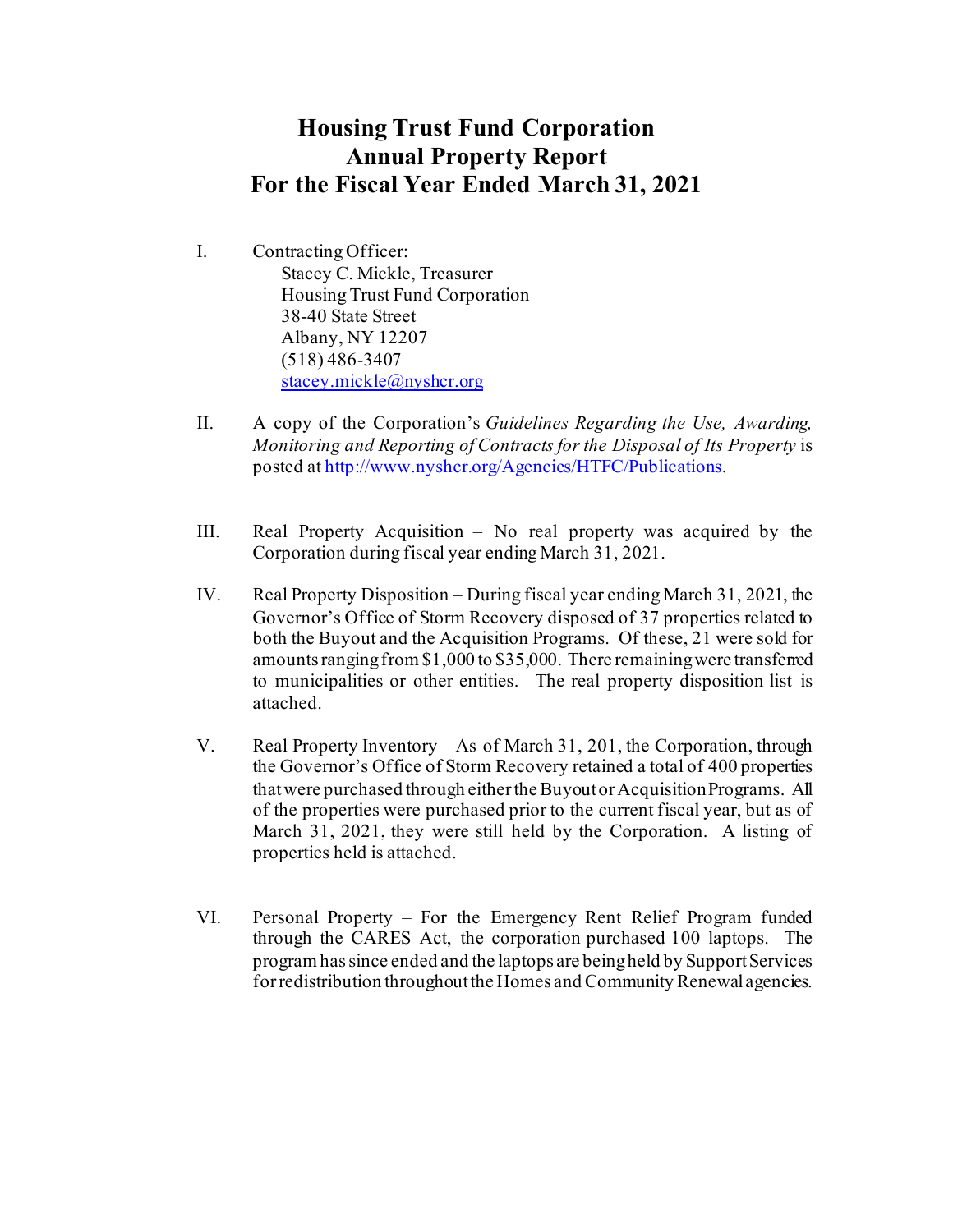#### **Governor's Office of Storm Recovery - Housing Trust Fund Corporation Real Property Report Property Disposition Report 4/1/20 through 3/31/21**

| <b>Property ID</b> | <b>Address</b>        |                      |           | County | <b>Disposition</b><br>Date | <b>Sales Price</b> | <b>Disposition Detail</b>       |                                   |
|--------------------|-----------------------|----------------------|-----------|--------|----------------------------|--------------------|---------------------------------|-----------------------------------|
| GRB-017-BA         | 687 Seaver Ave        | Staten Island        | <b>NY</b> | 10301  | Richmond                   | 7/2/2020           | \$15,000.00                     | Part of the Lot Next Door Program |
| GRB-042a-BA        | 0 Graham Blvd         | Staten Island        | <b>NY</b> | 10305  | Richmond                   |                    | 12/7/2020 \$15,000.00           | Part of the Lot Next Door Program |
| <b>GRB-172-BA</b>  | 14 Sioux St           | Staten Island        | NY        | 10305  | Richmond                   |                    | 10/23/2020 \$20,500.00          | Part of the Lot Next Door Program |
| <b>GRB-195-BA</b>  | 5 Iroquois St         | Staten Island        | <b>NY</b> | 10305  | Richmond                   | 11/10/2020         | \$18,950.00                     | Part of the Lot Next Door Program |
| GRB-201-BA         | 132 Graham Blvd       | Staten Island        | NY        | 10305  | Richmond                   | 8/28/2020          | \$30,000.00                     | Part of the Lot Next Door Program |
| <b>GRB-205-BA</b>  | 21 Graham Blvd        | Staten Island        | <b>NY</b> | 10305  | Richmond                   | 10/23/2020         | Ŝ.                              | Part of the Lot Next Door Program |
| GRB-226a-BA        | 0 Olympia Blvd        | Staten Island        | NY        | 10305  | Richmond                   |                    | 8/28/2020 \$35,000.00           | Part of the Lot Next Door Program |
| GRB-277-BA         | 789 Fr Capodanno Blvd | Staten Island        | <b>NY</b> | 10305  | Richmond                   | 3/12/2021          | \$                              | Part of the Lot Next Door Program |
| <b>GRB-287-BA</b>  | 433 Slater Blvd       | Staten Island        | <b>NY</b> | 10305  | Richmond                   | 3/12/2021          | $\mathsf{\hat{S}}$              | Part of the Lot Next Door Program |
| <b>GRB-290-BA</b>  | 691 Seaver Ave        | Staten Island        | <b>NY</b> | 10305  | Richmond                   |                    | 7/2/2020 \$15,000.00            | Part of the Lot Next Door Program |
| <b>GRB-337-BA</b>  | 0 Seaver Ave          | Staten Island        | <b>NY</b> | 10305  | Richmond                   | $7/2/2020$ \$      |                                 | Part of the Lot Next Door Program |
| GRB-338-BA         | 693 Seaver Ave        | Staten Island        | <b>NY</b> | 10305  | Richmond                   |                    | 7/2/2020 \$15,000.00            | Part of the Lot Next Door Program |
| OBZ-056-BA         | 693 Oceanside Ave     | Staten Island        | <b>NY</b> | 10305  | Richmond                   | 8/21/2020          | \$1,000.00                      | Part of the Lot Next Door Program |
| OBZ-058-BA         | 730 Buel Ave          | Staten Island        | <b>NY</b> | 10305  | Richmond                   | 8/21/2020          | \$<br>1,000.00                  | Part of the Lot Next Door Program |
| OBZ-128-BA         | 735 Liberty Ave       | Staten Island        | <b>NY</b> | 10305  | Richmond                   | 11/13/2020         | $\ddot{\mathsf{s}}$<br>4,000.00 | Part of the Lot Next Door Program |
| OBZ-137-BA         | 774 Seaview Ave       | Staten Island        | <b>NY</b> | 10305  | Richmond                   | 12/15/2020         | \$22,599.00                     | Part of the Lot Next Door Program |
| <b>OBZ-139-BA</b>  | 770 Seaview Ave       | Staten Island        | <b>NY</b> | 10305  | Richmond                   | 12/15/2020         | \$                              | Part of the Lot Next Door Program |
| <b>OBZ-152-BA</b>  | 730-732 Seaview Ave   | Staten Island        | <b>NY</b> | 10305  | Richmond                   | 12/18/2020         | \$<br>2,000.00                  | Part of the Lot Next Door Program |
| <b>GRB-030-BA</b>  | 12 Sioux St           | Staten Island        | <b>NY</b> | 10305  | Richmond                   | 3/19/2021          | \$                              | Part of the Lot Next Door Program |
| <b>GRB-140-BA</b>  | 0 Graham Blvd         | Staten Island        | <b>NY</b> | 10305  | Richmond                   | 3/19/2021          | \$                              | Part of the Lot Next Door Program |
| <b>GRB-184-BA</b>  | 409 Slater Blvd       | Staten Island        | NY        | 10305  | Richmond                   | 2/5/2021           | \$                              | Part of the Lot Next Door Program |
| GRB-188a-BA        | 9 Iroquois St         | Staten Island        | <b>NY</b> | 10305  | Richmond                   | 9/3/2020           | \$26,000.00                     | Part of the Lot Next Door Program |
| GRB-232-BA         | 708 Quincy Ave        | Staten Island        | NY        | 10305  | Richmond                   | 2/5/2021           | \$15,000.00                     | Part of the Lot Next Door Program |
| GRB-339-BA         | 410 Slater Blvd       | Staten Island        | <b>NY</b> | 10305  | Richmond                   | 7/2/2020           | \$15,000.00                     | Part of the Lot Next Door Program |
| OBZ-054-BA         | 699 Oceanside Ave     | Staten Island        | <b>NY</b> | 10305  | Richmond                   | 8/21/2020          | \$1,000.00                      | Part of the Lot Next Door Program |
| OBZ-134-BA         | 641 Oceanside Ave     | Staten Island        | <b>NY</b> | 10305  | Richmond                   | 12/15/2020 \$      |                                 | Part of the Lot Next Door Program |
| OBZ-138-BA         | 772 Seaview Ave       | Staten Island        | <b>NY</b> | 10305  | Richmond                   | 12/15/2020         | \$22,599.00                     | Part of the Lot Next Door Program |
| OBZ-153-BA         | 568 Quincy Ave        | Staten Island        | <b>NY</b> | 10305  | Richmond                   | 12/18/2020         | \$1,500.00                      | Part of the Lot Next Door Program |
| SI-010911-AFR      | 129 Grimsby Street    | Staten Island        | <b>NY</b> | 10306  | Richmond                   | 9/16/2020          | \$4,500.00                      | Part of the Lot Next Door Program |
| <b>BP-001-BA</b>   | 36 Browns River Rd #3 | Bayport              | <b>NY</b> | 11705  | Suffolk                    | 8/19/2020          | \$11,300.00                     | Part of the Lot Next Door Program |
| QN-005333-AFR      | 540 Crossbay Blvd     | Queens               | <b>NY</b> | 11693  | Queens                     | 3/24/2021          | Ś<br>$\mathbf{r}$               | Property transfer to municipality |
| QN-012279-AFR      | 11 East 9th Road      | Queens               | NY        | 11693  | Queens                     | 3/24/2021          | \$<br>$\blacksquare$            | Property transfer to municipality |
| QN-002791-AFR      | 115 E 6th Rd          | <b>Broad Channel</b> | <b>NY</b> | 11693  | Queens                     | 3/24/2021          | Ś.<br>$\blacksquare$            | Property transfer to municipality |
| QN-009619-AFR      | 206 East 6 Road       | <b>Broad Channel</b> | <b>NY</b> | 11693  | Queens                     | 3/24/2021          | Ŝ.<br>$\blacksquare$            | Property transfer to municipality |
| SI-005041-AFR      | 17 Sunnymeade Village | Staten Island        | <b>NY</b> | 10305  | Richmond                   | 3/24/2021          | Ŝ.<br>$\overline{\phantom{a}}$  | Property transfer to municipality |
| QN-002301-AFR      | 9 Noel Road           | Queens               | NY I      | 11693  | Queens                     | 3/24/2021          | -\$                             | Property transfer to municipality |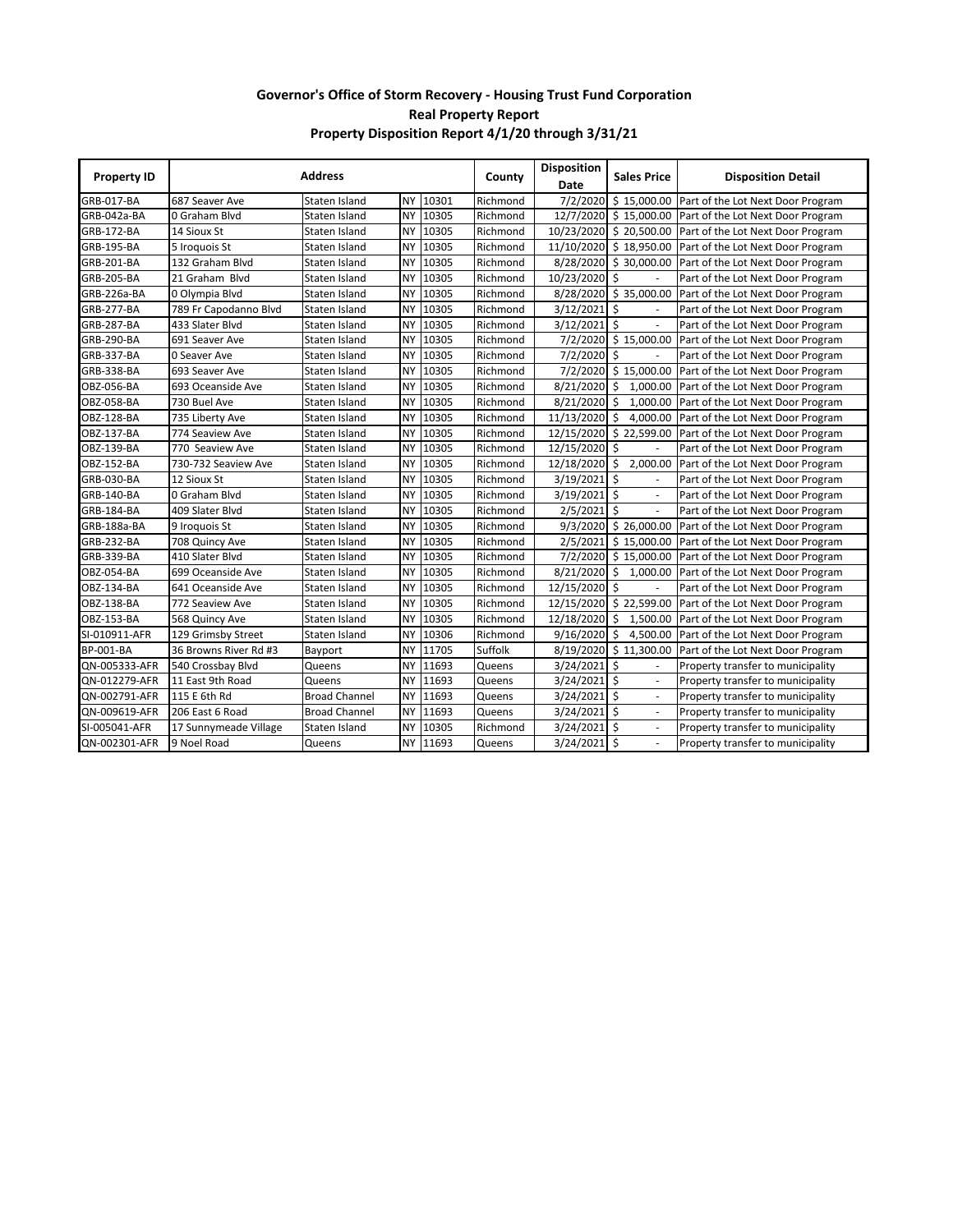#### **Governor's Office of Storm Recovery - Housing Trust Fund Corporation Real Property Report Properties Held as of 3/31/21**

| <b>Property ID</b> | <b>Address</b>     |               |                 | Zip   | County         | <b>Purchase Price</b> | Program                           |
|--------------------|--------------------|---------------|-----------------|-------|----------------|-----------------------|-----------------------------------|
| OBBO-099-BA        | 102 Tarlton St     | Staten Island | New York        |       | 10306 Richmond |                       | \$699,381.84 Oakwood Beach Buyout |
| OBZ-051-BA         | 707 Oceanside Ave  | Staten Island | New York        | 10305 | Richmond       |                       | \$378,529.44 Ocean Breeze Buyout  |
| FW-134r-BA         | 1 Lonergan Dr      | Suffern       | New York        | 10901 | Rockland       |                       | \$303,300.30 Upstate Floodway     |
| FW-160ee-BA        | 93 Lonergan Dr     | Suffern       | New York        | 10901 | Rockland       |                       | \$296,370.03 Upstate Floodway     |
| FW-161ee-BA        | 95 Lonergan Dr     | Suffern       | New York        | 10901 | Rockland       |                       | \$302,997.39 Upstate Floodway     |
| FW-174r-BA         | 3 Lonergan Dr      | Suffern       | New York        | 10901 | Rockland       |                       | \$264,826.18 Upstate Floodway     |
| FW-123I-BA         | 71 Lonergan Dr     | Suffern       | New York        | 10901 | Rockland       |                       | \$329,587.75 Upstate Floodway     |
| FW-122I-BA         | 69 Lonergan Drive  | Suffern       | New York        | 10901 | Rockland       |                       | \$354,004.75 Upstate Floodway     |
| FW-136s-BA         | 98 Lonergan Drive  | Suffern       | New York        | 10901 | Rockland       |                       | \$329,843.43 Upstate Floodway     |
| FW-137s-BA         | 100 Lonergan Drive | Suffern       | New York        | 10901 | Rockland       |                       | \$286,271.46 Upstate Floodway     |
| FW-171jj-BA        | 48 Temple Lane     | Suffern       | New York        | 10901 | Rockland       |                       | \$237,441.99 Upstate Floodway     |
| FW-140u-BA         | 108 Lonergan Dr    | Suffern       | New York        | 10901 | Rockland       |                       | \$278,471.42 Upstate Floodway     |
| FW-141u-BA         | 106 Lonergan Drive | Suffern       | New York        | 10309 | Rockland       |                       | \$307,863.10 Upstate Floodway     |
| FW-170jj-BA        | 46 Temple Lane     | Suffern       | New York        | 10901 | Rockland       |                       | \$298,092.21 Upstate Floodway     |
| FW-112g-BA         | 25 Lonergan Dr     | Suffern       | New York        | 10901 | Rockland       |                       | \$258,339.94 Upstate Floodway     |
| FW-113g-BA         | 27 Lonergan Drive  | Suffern       | New York        | 10901 | Rockland       |                       | \$248,417.01 Upstate Floodway     |
| FW-144w-BA         | 2 Lonergan Drive   | Suffern       | New York        | 10901 | Rockland       |                       | \$286,946.11 Upstate Floodway     |
| FW-145w-BA         | 4 Lonergan Dr      | Suffern       | New York        | 10901 | Rockland       |                       | \$314,045.59 Upstate Floodway     |
| FW-127o-BA         | 14 Temple Lane     | Suffern       | New York        | 10901 | Rockland       |                       | \$303,090.56 Upstate Floodway     |
| FW-128o-BA         | 16 Temple Lane     | Suffern       | New York        | 10901 | Rockland       |                       | \$302,266.30 Upstate Floodway     |
| FW-142v-BA         | 111 Lonergan Dr    | Suffern       | New York        | 10901 | Rockland       |                       | \$316,041.85 Upstate Floodway     |
| FW-143v-BA         | 109 Lonergan Dr    | Suffern       | <b>New York</b> | 10901 | Rockland       |                       | \$323,447.39 Upstate Floodway     |
| FW-009-BA          | 112 Lonergan Dr    | Suffern       | New York        | 10901 | Rockland       |                       | \$299,635.91 Upstate Floodway     |
| FW-110f-BA         | 22 Lonergan Dr     | Suffern       | New York        | 10901 | Rockland       |                       | \$287,774.49 Upstate Floodway     |
| FW-111f-BA         | 24 Lonergan Dr     | Suffern       | New York        | 10901 | Rockland       |                       | \$278,821.99 Upstate Floodway     |
| FW-158dd-BA        | 90 Lonergan Drive  | Suffern       | New York        | 10901 | Rockland       |                       | \$304,368.73 Upstate Floodway     |
| FW-159dd-BA        | 92 Lonergan Dr     | Suffern       | New York        | 10901 | Rockland       |                       | \$268,275.18 Upstate Floodway     |
| FW-156cc-BA        | 85 Lonergan Dr     | Suffern       | New York        | 10901 | Rockland       |                       | \$309,561.11 Upstate Floodway     |
| FW-157cc-BA        | 87 Lonergan Dr     | Suffern       | New York        | 10901 | Rockland       |                       | \$300,120.85 Upstate Floodway     |
| FW-107d-BA         | 20 Lonergan Dr     | Suffern       | New York        | 10901 | Rockland       |                       | \$275,947.95 Upstate Floodway     |
| FW-106d-BA         | 18 Lonergan Dr     | Suffern       | New York        | 10901 | Rockland       |                       | \$305,927.60 Upstate Floodway     |
| FW-118j-BA         | 65 Lonergan Drive  | Suffern       | New York        | 10901 | Rockland       |                       | \$269,651.26 Upstate Floodway     |
| FW-119j-BA         | 67 Lonergan Drive  | Suffern       | New York        | 10901 | Rockland       |                       | \$278,685.77 Upstate Floodway     |
| FW-121k-BA         | 68 Longergan Drive | Suffern       | New York        | 10901 | Rockland       |                       | \$313,908.66 Upstate Floodway     |
| FW-120k-BA         | 66 Lonergan Drive  | Suffern       | New York        | 10901 | Rockland       |                       | \$301,849.44 Upstate Floodway     |
| OBBO-161-BA        | 90 Tarlton St      | Staten Island | New York        | 10306 | Richmond       |                       | \$234,149.26 Oakwood Beach Buyout |
| FW-138t-BA         | 102 Lonergan Dr    | Suffern       | New York        | 10901 | Rockland       |                       | \$296,590.89 Upstate Floodway     |
| FW-139t-BA         | 104 Lonergan Drive | Suffern       | New York        | 10901 | Rockland       |                       | \$239,132.61 Upstate Floodway     |
| OBZ-124-BA         | 727 Liberty Ave    | Staten Island | New York        | 10305 | Richmond       |                       | \$333,429.16 Ocean Breeze Buyout  |
| SI-000454-AFR      | 993 Olympia Blvd   | Staten Island | New York        |       | 10306 Richmond |                       | \$155,891.71 NYC AFR - SI         |
| FW-132q-BA         | 13 Lonergan Dr     | Suffern       | New York        |       | 10901 Rockland |                       | \$293,488.79 Upstate Floodway     |
| FW-133q-BA         | 19 Lonergan Drive  | Suffern       | New York        |       | 10901 Rockland |                       | \$298,947.97 Upstate Floodway     |
| FW-168ii-BA        | 38 Temple Ln       | Suffern       | New York        | 10901 | Rockland       |                       | \$250,161.72 Upstate Floodway     |
| FW-169ii-BA        | 40 Temple Ln       | Suffern       | New York        | 10901 | Rockland       |                       | \$319,485.51 Upstate Floodway     |
| FW-146x-BA         | 5 Lonergan Drive   | Suffern       | New York        | 10901 | Rockland       |                       | \$282,755.52 Upstate Floodway     |
| FW-147x-BA         | 7 Lonergan Drive   | Suffern       | New York        | 10901 | Rockland       |                       | \$309,499.32 Upstate Floodway     |
| FW-115h-BA         | 36 Lonergan Drive  | Suffern       | New York        | 10901 | Rockland       |                       | \$275,600.96 Upstate Floodway     |
| FW-102b-BA         | 10 Lonergan Dr     | Suffern       | New York        | 10901 | Rockland       |                       | \$305,030.37 Upstate Floodway     |
| FW-103b-BA         | 12 Lonergan Dr     | Suffern       | New York        | 10901 | Rockland       |                       | \$286,707.22 Upstate Floodway     |
| FW-114h-BA         | 34 Lonergan Drive  | Suffern       | New York        | 10901 | Rockland       |                       | \$302,054.53 Upstate Floodway     |
| OBZ-123-BA         | 725 Liberty Ave    | Staten Island | New York        | 10305 | Richmond       |                       | \$333,535.94 Ocean Breeze Buyout  |
| FW-104c-BA         | 14 Lonergan Drive  | Suffern       | New York        | 10901 | Rockland       |                       | \$292,049.67 Upstate Floodway     |
| FW-105c-BA         | 16 Lonergan Dr     | Suffern       | New York        | 10901 | Rockland       |                       | \$304,377.63 Upstate Floodway     |
| FW-109e-BA         | 23 Lonergan Dr     | Suffern       | New York        | 10901 | Rockland       |                       | \$298,832.01 Upstate Floodway     |
| FW-108e-BA         | 21 Lonergan Dr     | Suffern       | New York        | 10901 | Rockland       |                       | \$298,831.84 Upstate Floodway     |
| FW-129p-BA         | 42 Temple Lane     | Suffern       | New York        | 10901 | Rockland       |                       | \$316,036.65 Upstate Floodway     |
| FW-130p-BA         | 44 Temple Lane     | Suffern       | New York        | 10901 | Rockland       |                       | \$311,838.40 Upstate Floodway     |
| FW-125n-BA         | 10 Temple Lane     | Suffern       | New York        |       | 10901 Rockland |                       | \$272,284.74 Upstate Floodway     |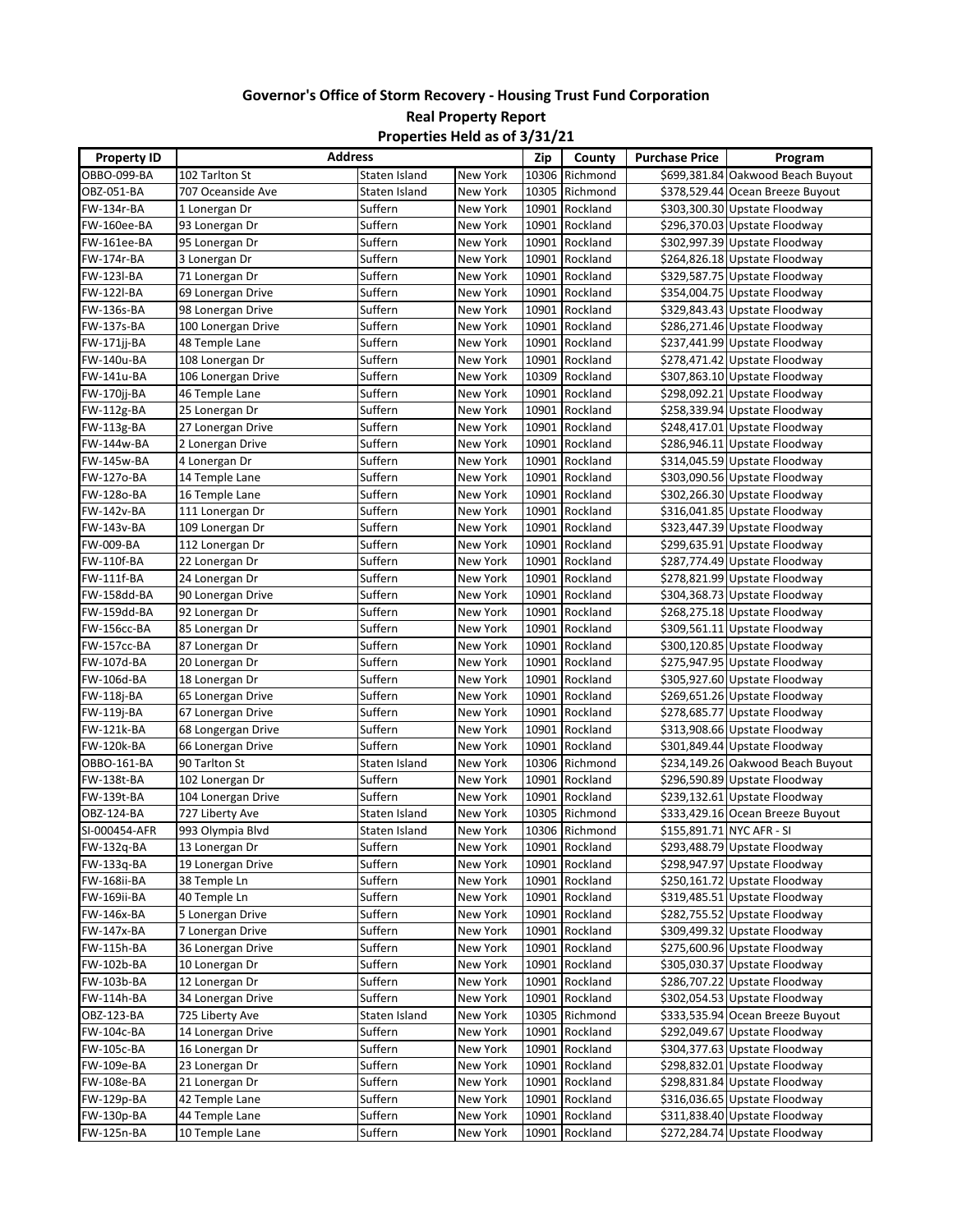| FW-166hh-BA        | 29 Temple Ln              | Suffern                  | New York        |       | 10901 Rockland | \$301,916.21 Upstate Floodway     |
|--------------------|---------------------------|--------------------------|-----------------|-------|----------------|-----------------------------------|
| FW-126n-BA         | 12 Temple Ln              | Suffern                  | New York        |       | 10901 Rockland | \$287,266.28 Upstate Floodway     |
| <b>FW-167hh-BA</b> | 31 Temple Ln              | Suffern                  | New York        |       | 10901 Rockland | \$310,645.01 Upstate Floodway     |
| FW-101a-BA         | 11 Lonergan Drive         | Suffern                  | New York        | 10901 | Rockland       | \$284,141.46 Upstate Floodway     |
| FW-100a-BA         | 9 Lonergan Drive          | Suffern                  | New York        | 10901 | Rockland       | \$273,333.04 Upstate Floodway     |
| OBZ-157-BA         | 578 Quincy Ave            | Staten Island            | New York        | 10305 | Richmond       | \$255,103.06 Ocean Breeze Buyout  |
| GRB-102-BA         | 784 Olympia Blvd          | Staten Island            | <b>New York</b> | 10305 | Richmond       | \$516,954.49 Graham Beach Buyout  |
| OBZ-042-BA         | 632 Quincy Ave            | Staten Island            | New York        | 10305 | Richmond       | \$687,921.71 Ocean Breeze Buyout  |
| GRB-187-BA         | 891 Fr Capodanno Blvd     | Staten Island            | New York        | 10305 | Richmond       | \$432,760.06 Graham Beach Buyout  |
| GRB-032-BA         | 669 Seaver Ave            | Staten Island            | New York        | 10305 | Richmond       | \$410,678.06 Graham Beach Buyout  |
| GRB-230-BA         | 929 Fr Capodanno Blvd     | Staten Island            | New York        |       | 10306 Richmond | \$675,048.07 Graham Beach Buyout  |
| GRB-231-BA         | 8 Iroquois St             | Staten Island            | <b>New York</b> | 10305 | Richmond       | \$587,303.06 Graham Beach Buyout  |
| GRB-141-BA         | 427 Slater Blvd           | Staten Island            | New York        | 10305 | Richmond       | \$608,823.75 Graham Beach Buyout  |
| OBBO-705-BA        | 0 Great Kills Lane        | Staten Island            | New York        |       | 10306 Richmond | \$4,536.38 Oakwood Beach Buyout   |
| OBBO-101-BA        | 11 Kissam Ave             | Staten Island            | New York        |       | 10306 Richmond | \$431,593.85 Oakwood Beach Buyout |
| GRB-262a-BA        | 0 Colony Ave              | Staten Island            | New York        |       | 10305 Richmond | \$813,489.06 Graham Beach Buyout  |
| GRB-263-BA         | 0 Colony Ave              | Staten Island            | New York        | 10305 | Richmond       | \$74,634.06 Graham Beach Buyout   |
| GRB-265a-BA        | 0 Seaver Ave              | Staten Island            | New York        | 10305 | Richmond       | \$96,686.06 Graham Beach Buyout   |
| GRB-274-BA         | 0 Baden Pl                | Staten Island            | New York        | 10305 | Richmond       | \$499,679.06 Graham Beach Buyout  |
| FW-007-BA          | 22 Mt Pleasant Rd         | <b>Mount Tremper</b>     | New York        | 12457 | Ulster         | \$150,282.69 Upstate Floodway     |
| GRB-197-BA         | 799 Fr Capodanno Blvd     | Staten Island            | New York        | 10305 | Richmond       | \$581,948.33 Graham Beach Buyout  |
| GRB-341-BA         | 0 Graham Blvd             | Staten Island            | <b>New York</b> | 10305 | Richmond       | \$261,454.06 Graham Beach Buyout  |
| <b>GRB-037-BA</b>  | 0 Jay St                  | Staten Island            | <b>NEW YORK</b> | 10305 | Richmond       | \$412,714.06 Graham Beach Buyout  |
| OBZ-093-BA         | 724 Liberty Ave           | Staten Island            | New York        |       | 10305 Richmond | \$315,889.61 Ocean Breeze Buyout  |
| GRB-275-BA         | 795 Fr Capodanno Blvd     | Staten Island            | New York        | 10305 | Richmond       | \$487,963.06 Graham Beach Buyout  |
| OBBO-743a-BA       | 0 Tarleton St             | Staten Island            | New York        |       | 10306 Richmond | \$228,531.06 Oakwood Beach Buyout |
| OBBO-183-BA        |                           |                          |                 |       | 10306 Richmond | \$250,413.06 Oakwood Beach Buyout |
| FW-004-BA          | 126 Kissam Ave            | Staten Island<br>Suffern | New York        | 10901 | Rockland       | \$317,590.70 Upstate Floodway     |
| GRB-212-BA         | 110 Lonergan Dr           |                          | New York        | 10305 |                |                                   |
|                    | 786 Olympia Blvd          | Staten Island            | New York        |       | Richmond       | \$495,729.40 Graham Beach Buyout  |
| GRB-194-BA         | 788 Olympia Blvd          | Staten Island            | New York        | 10305 | Richmond       | \$592,899.06 Graham Beach Buyout  |
| OBZ-094-BA         | 722 Liberty Ave           | Staten Island            | New York        |       | 10305 Richmond | \$487,800.06 Ocean Breeze Buyout  |
| OBZ-059-BA         | 728 Buel Ave              | Staten Island            | New York        | 10305 | Richmond       | \$251,998.65 Ocean Breeze Buyout  |
| GRB-051-BA         | 431 Slater Blvd           | Staten Island            | New York        | 10305 | Richmond       | \$675,601.06 Graham Beach Buyout  |
| OBZ-099-BA         | 712 Liberty Ave           | Staten Island            | New York        | 10305 | Richmond       | \$472,746.34 Ocean Breeze Buyout  |
| GRB-099-BA         | 24 Iona St                | Staten Island            | New York        | 10305 | Richmond       | \$333,392.06 Graham Beach Buyout  |
| OBZ-098-BA         | 714 Liberty Ave           | Staten Island            | New York        |       | 10305 Richmond | \$487,963.06 Ocean Breeze Buyout  |
| GRB-169-BA         | 0 Jefferson Ave           | Staten Island            | New York        | 10306 | Richmond       | \$34,998.06 Graham Beach Buyout   |
| OBBO-163-BA        | 106 Tarlton St            | Staten Island            | New York        |       | 10306 Richmond | \$452,134.62 Oakwood Beach Buyout |
| OBBO-237-BA        | 0 Tarlton St              | Staten Island            | New York        |       | 10306 Richmond | \$34,998.06 Oakwood Beach Buyout  |
| GRB-335-BA         | 677 Seaver Ave            | Staten Island            | New York        | 10305 | Richmond       | \$398,857.17 Graham Beach Buyout  |
| GRB-281-BA         | 18 Sioux St               | Staten Island            | New York        |       | 10305 Richmond | \$281,935.98 Graham Beach Buyout  |
| GRB-258-BA         | 47 Baden Pl               | Staten Island            | New York        |       | 10305 Richmond | \$498,954.06 Graham Beach Buyout  |
| OBBO-452-BA        | 502 Mill Rd               | Staten Island            | New York        |       | 10306 Richmond | \$432,565.06 Oakwood Beach Buyout |
| GRB-012-BA         | 22 Sioux St               | Staten Island            | New York        |       | 10305 Richmond | \$173,955.49 Graham Beach Buyout  |
| OBBO-446-BA        | 0 Fox Ln                  | Staten Island            | New York        |       | 10306 Richmond | \$47,462.06 Oakwood Beach Buyout  |
| GRB-139-BA         | 893 Fr Capodanno Blvd     | Staten Island            | New York        |       | 10305 Richmond | \$411,171.77 Graham Beach Buyout  |
| GRB-340-BA         | 797 Fr Capodanno Blvd     | Staten Island            | New York        |       | 10305 Richmond | \$506,064.68 Graham Beach Buyout  |
| GRB-347-BA         | 296 Slater Blvd           | Staten Island            | New York        |       | 10305 Richmond | \$473,254.39 Graham Beach Buyout  |
| OBBO-275-BA        | 520 Merkel Pl             | Staten Island            | New York        |       | 10306 Richmond | \$438,578.17 Oakwood Beach Buyout |
| GRB-158-BA         | 425 Slater Blvd           | Staten Island            | New York        |       | 10305 Richmond | \$608,992.00 Graham Beach Buyout  |
| GRB-006-BA         | 785 Father Capodanno Blvd | Staten Island            | New York        |       | 10305 Richmond | \$570,689.00 Graham Beach Buyout  |
| OBZ-101-BA         | 596 Quincy Ave            | Staten Island            | New York        |       | 10305 Richmond | \$479,125.41 Ocean Breeze Buyout  |
| GRB-279-BA         | 659 Seaver Ave            | Staten Island            | New York        |       | 10305 Richmond | \$528,002.67 Graham Beach Buyout  |
| OBBO-460-BA        | 0 Promenade Ave           | Staten Island            | New York        |       | 10306 Richmond | \$84,575.00 Oakwood Beach Buyout  |
| GRB-157-BA         | 792 Olympia Blvd          | Staten Island            | New York        |       | 10305 Richmond | \$587,149.00 Graham Beach Buyout  |
| GRB-324a-BA        | 100 Graham Blvd           | Staten Island            | New York        |       | 10305 Richmond | \$768,802.33 Graham Beach Buyout  |
| GRB-317-BA         | 292 Slater Blvd           | Staten Island            | New York        | 10305 | Richmond       | \$454,430.00 Graham Beach Buyout  |
| OBZ-068-BA         | 715 Buel Ave              | Staten Island            | New York        | 10305 | Richmond       | \$328,966.12 Ocean Breeze Buyout  |
| GRB-346-BA         | 402 Slater Blvd           | Staten Island            | New York        |       | 10305 Richmond | \$405,830.22 Graham Beach Buyout  |
| OBZ-114-BA         | 561 Quincy Ave            | Staten Island            | New York        |       | 10305 Richmond | \$355,145.31 Ocean Breeze Buyout  |
| OBBO-171-BA        | 467 Promenade Ave         | Staten Island            | New York        |       | 10306 Richmond | \$421,851.00 Oakwood Beach Buyout |
| GRB-316a-BA        | 294 Slater Blvd           | Staten Island            | New York        | 10305 | Richmond       | \$454,430.00 Graham Beach Buyout  |
| GRB-180-BA         | 421 Slater Blvd           | Staten Island            | New York        |       | 10305 Richmond | \$620,466.00 Graham Beach Buyout  |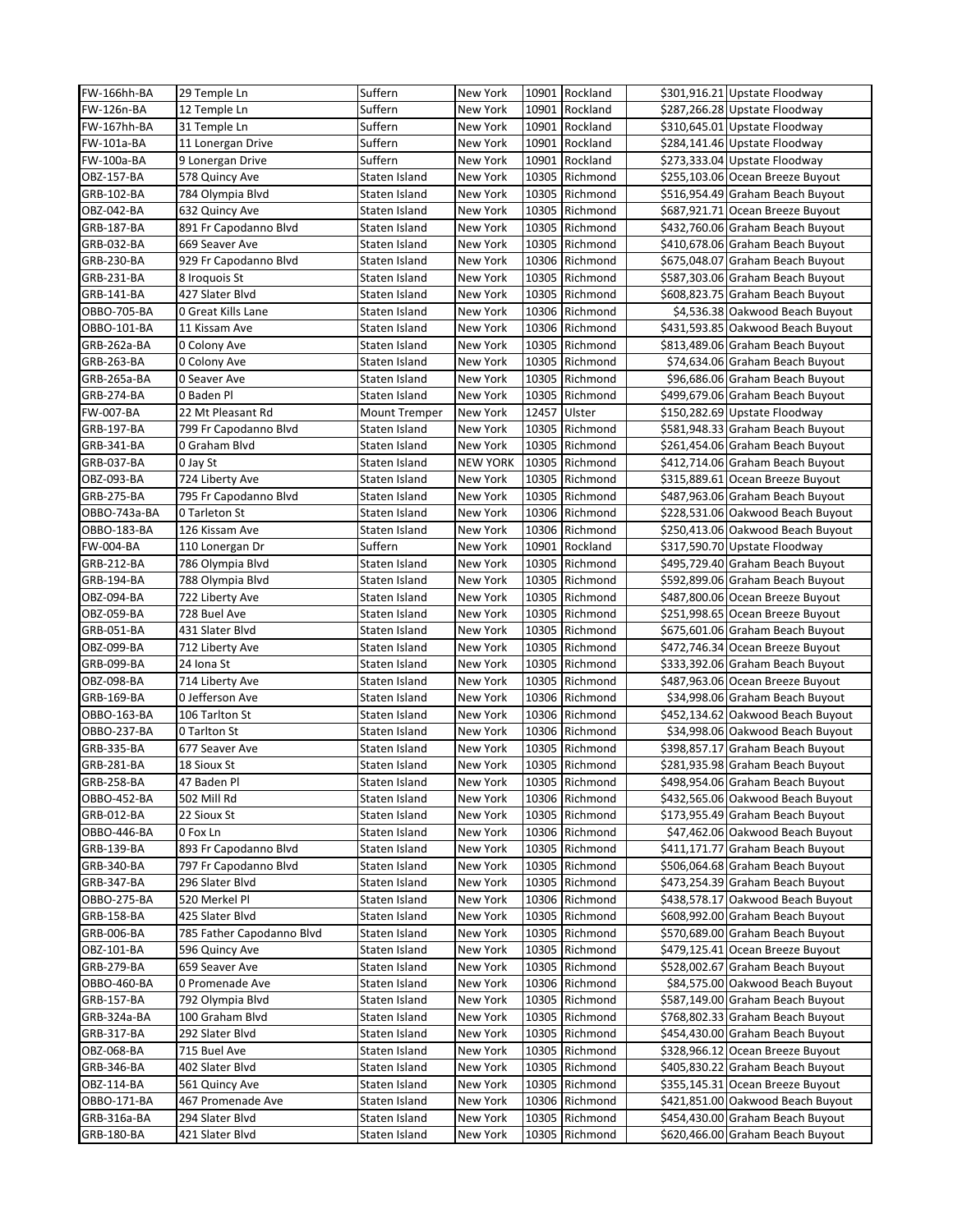| GRB-206-BA    | 778 Olympia Blvd          | Staten Island | New York |       | 10305 Richmond | \$448,735.89 Graham Beach Buyout  |
|---------------|---------------------------|---------------|----------|-------|----------------|-----------------------------------|
| OBZ-026-BA    | 0 Quincy Avenue           | Staten Island | New York |       | 10305 Richmond | \$310,900.00 Ocean Breeze Buyout  |
| GRB-320a-BA   | 0 Jay St                  | Staten Island | New York |       | 10305 Richmond | \$255,966.00 Graham Beach Buyout  |
| OBZ-118-BA    | 715 Liberty Ave           | Staten Island | New York |       | 10305 Richmond | \$315,890.87 Ocean Breeze Buyout  |
| GRB-016-BA    | 790 Olympia Blvd          | Staten Island | New York |       | 10305 Richmond | \$561,355.48 Graham Beach Buyout  |
| OBZ-095-BA    | 720 Liberty Ave           | Staten Island | New York |       | 10305 Richmond | \$464,284.34 Ocean Breeze Buyout  |
| GRB-236-BA    | 675 Seaver Ave            | Staten Island | New York | 10305 | Richmond       | \$410,267.00 Graham Beach Buyout  |
| GRB-003a-BA   | 45 Iona St                | Staten Island | New York | 10305 | Richmond       | \$524,512.82 Graham Beach Buyout  |
| GRB-207-BA    | 43 Baden Pl               | Staten Island | New York |       | 10305 Richmond | \$598,426.74 Graham Beach Buyout  |
| GRB-345-BA    | 415 Slater Blvd           | Staten Island | New York |       | 10305 Richmond | \$609,254.00 Graham Beach Buyout  |
| OBZ-127-BA    | 733 Liberty Ave           | Staten Island | New York |       | 10305 Richmond | \$280,176.85 Ocean Breeze Buyout  |
| GRB-026-BA    | 787 Father Capodanno Blvd | Staten Island | New York | 10305 | Richmond       | \$487,865.00 Graham Beach Buyout  |
| SI-002026-AFR | 145 Moreland Street       | Staten Island | New York |       | 10306 Richmond | \$403,604.06 NYC AFR - SI         |
| OBZ-074-BA    | 725c Buel Ave             | Staten Island | New York |       | 10305 Richmond | \$367,800.96 Ocean Breeze Buyout  |
| GRB-229-BA    | 423 Slater Blvd           | Staten Island | New York |       | 10305 Richmond | \$598,889.19 Graham Beach Buyout  |
| GRB-029-BA    | 0 Slater Blvd             |               |          |       | 10305 Richmond | \$233,614.00 Graham Beach Buyout  |
|               |                           | Staten Island | New York |       |                |                                   |
| OBZ-035-BA    | 739 Oceanside Ave         | Staten Island | New York | 10305 | Richmond       | \$210,274.44 Ocean Breeze Buyout  |
| GRB-343-BA    | 0 Graham Blvd             | Staten Island | New York |       | 10305 Richmond | \$200,492.00 Graham Beach Buyout  |
| GRB-179-BA    | 0 Graham Blvd             | Staten Island | New York |       | 10305 Richmond | \$277,777.00 Graham Beach Buyout  |
| GRB-196-BA    | 895 Fr Capodanno Blvd     | Staten Island | New York |       | 10305 Richmond | \$415,322.15 Graham Beach Buyout  |
| GRB-178-BA    | 0 Graham Blvd             | Staten Island | New York |       | 10305 Richmond | \$222,573.00 Graham Beach Buyout  |
| GRB-166-BA    | 0 Jefferson Ave           | Staten Island | New York | 10305 | Richmond       | \$167,369.00 Graham Beach Buyout  |
| GRB-177-BA    | 0 Colony Ave              | Staten Island | New York |       | 10305 Richmond | \$211,532.00 Graham Beach Buyout  |
| OBZ-064a-BA   | 714 Buel Ave              | Staten Island | New York |       | 10305 Richmond | \$487,346.36 Ocean Breeze Buyout  |
| OBBO-091-BA   | 176 Foxbeach Ave          | Staten Island | New York |       | 10306 Richmond | \$258,231.62 Oakwood Beach Buyout |
| OBZ-106-BA    | 610 Quincy Ave            | Staten Island | New York |       | 10305 Richmond | \$344,253.00 Ocean Breeze Buyout  |
| GRB-219-BA    | 780 Olympia Blvd          | Staten Island | New York | 10305 | Richmond       | \$471,109.35 Graham Beach Buyout  |
| GRB-296a-BA   | 0 Seaver Ave              | Staten Island | New York |       | 10305 Richmond | \$333,281.00 Graham Beach Buyout  |
| OBZ-144-BA    | 756 Seaview Ave           | Staten Island | New York |       | 10305 Richmond | \$201,590.50 Ocean Breeze Buyout  |
| OBZ-075-BA    | 727 Buel Ave              | Staten Island | New York |       | 10305 Richmond | \$419,910.36 Ocean Breeze Buyout  |
| GRB-111-BA    | 417 Slater Blvd           | Staten Island | New York |       | 10305 Richmond | \$609,479.00 Graham Beach Buyout  |
| GRB-163a-BA   | 11 Cherokee St            | Staten Island | New York | 10305 | Richmond       | \$500,863.07 Graham Beach Buyout  |
| GRB-211-BA    | 0 Quincy Ave              | Staten Island | New York | 10305 | Richmond       | \$344,576.00 Graham Beach Buyout  |
| GRB-299a-BA   | 42 Iona St                | Staten Island | New York |       | 10305 Richmond | \$429,486.70 Graham Beach Buyout  |
| OBZ-086-BA    | 665 Oceanside Ave         | Staten Island | New York |       | 10305 Richmond | \$464,344.73 Ocean Breeze Buyout  |
| OBBO-038-BA   | 98 Fox Ln                 | Staten Island | New York |       | 10306 Richmond | \$201,352.54 Oakwood Beach Buyout |
| GRB-278-BA    | 406 Slater Blvd           | Staten Island | New York | 10305 | Richmond       | \$471,224.00 Graham Beach Buyout  |
| OBBO-162-BA   | 79 Foxbeach Ave           | Staten Island | New York |       | 10306 Richmond | \$266,967.00 Oakwood Beach Buyout |
| OBZ-131-BA    | 647 Oceanside Ave         | Staten Island | New York |       | 10305 Richmond | \$340,549.52 Ocean Breeze Buyout  |
|               |                           | Staten Island |          |       | 10305 Richmond |                                   |
| GRB-024-BA    | 712 Quincy Ave            |               | New York |       |                | \$537,514.00 Graham Beach Buyout  |
| OBZ-073-BA    | 725b Buel Ave             | Staten Island | New York |       | 10305 Richmond | \$380,216.24 Ocean Breeze Buyout  |
| OBBO-146-BA   | 84 Tarlton St             | Staten Island | New York |       | 10306 Richmond | \$260,189.00 Oakwood Beach Buyout |
| OBBO-454-BA   | 490 Mill Rd               | Staten Island | New York |       | 10306 Richmond | \$421,167.00 Oakwood Beach Buyout |
| OBBO-457-BA   | 474 Mill Rd               | Staten Island | New York |       | 10306 Richmond | \$503,945.00 Oakwood Beach Buyout |
| OBZ-070-BA    | 721 Buel Ave              | Staten Island | New York |       | 10305 Richmond | \$505,063.92 Ocean Breeze Buyout  |
| GRB-170-BA    | 57 Cherokee St            | Staten Island | New York |       | 10305 Richmond | \$191,899.12 Graham Beach Buyout  |
| GRB-218-BA    | 3 Iroquois St             | Staten Island | New York |       | 10305 Richmond | \$403,579.93 Graham Beach Buyout  |
| GRB-215-BA    | 404 Slater Blvd           | Staten Island | New York |       | 10305 Richmond | \$387,605.44 Graham Beach Buyout  |
| OBBO-073-BA   | 53 Tarlton St             | Staten Island | New York |       | 10306 Richmond | \$338,052.73 Oakwood Beach Buyout |
| GRB-198a-BA   | 20 Cherokee St            | Staten Island | New York |       | 10305 Richmond | \$387,596.45 Graham Beach Buyout  |
| GRB-113-BA    | 28 Iona St                | Staten Island | New York |       | 10305 Richmond | \$279,623.79 Graham Beach Buyout  |
| GRB-014-BA    | 897 Father Capodanno Blvd | Staten Island | New York | 10305 | Richmond       | \$414,931.37 Graham Beach Buyout  |
| GRB-112a-BA   | 23 Cherokee St            | Staten Island | New York |       | 10305 Richmond | \$487,934.00 Graham Beach Buyout  |
| GRB-327-BA    | 710 Quincy Ave            | Staten Island | New York |       | 10305 Richmond | \$532,050.00 Graham Beach Buyout  |
| OBZ-090-BA    | 732 Liberty Ave           | Staten Island | New York |       | 10305 Richmond | \$813,139.00 Ocean Breeze Buyout  |
| OBZ-039-BA    | 0 Oceanside Ave           | Staten Island | New York |       | 10305 Richmond | \$305,406.00 Ocean Breeze Buyout  |
| GRB-204a-BA   | 753 Quincy Ave            | Staten Island | New York |       | 10305 Richmond | \$526,627.00 Graham Beach Buyout  |
| OBZ-110-BA    | 569 Quincy Ave            | Staten Island | New York |       | 10305 Richmond | \$210,173.80 Ocean Breeze Buyout  |
| OBZ-032a-BA   | 0 Naughton Ave            | Staten Island | New York |       | 10305 Richmond | \$322,083.00 Ocean Breeze Buyout  |
| OBZ-071-BA    | 723 Buel Ave              | Staten Island | New York |       | 10305 Richmond | \$411,438.76 Ocean Breeze Buyout  |
| GRB-059-BA    | 280 Slater Blvd           | Staten Island | New York |       | 10305 Richmond | \$448,896.75 Graham Beach Buyout  |
|               |                           |               |          |       |                | \$421,167.00 Oakwood Beach Buyout |
| OBBO-453-BA   | 496 Mill Rd               | Staten Island | New York |       | 10306 Richmond |                                   |
| OBBO-117-BA   | 115 Foxbeach Ave          | Staten Island | New York |       | 10306 Richmond | \$366,653.21 Oakwood Beach Buyout |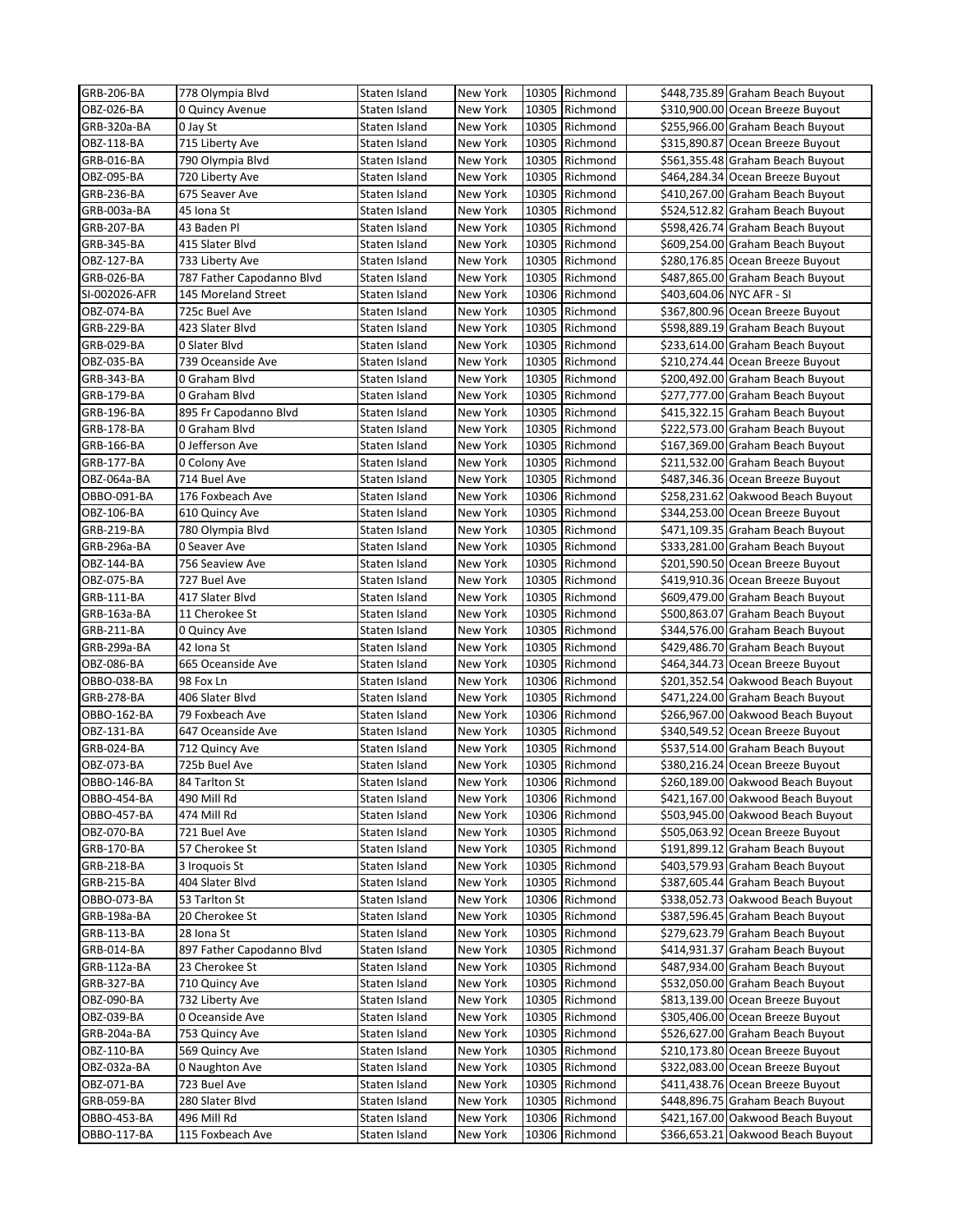| OBZ-052a-BA       | 703 Oceanside Ave  | Staten Island | New York        |       | 10305 Richmond | \$363,223.07 Ocean Breeze Buyout  |
|-------------------|--------------------|---------------|-----------------|-------|----------------|-----------------------------------|
| OBBO-451-BA       | 508 Mill Rd        | Staten Island | New York        |       | 10306 Richmond | \$492,908.00 Oakwood Beach Buyout |
| OBBO-034-BA       | 80 Fox Ln          | Staten Island | New York        |       | 10306 Richmond | \$862,789.00 Oakwood Beach Buyout |
| OBZ-046-BA        | 0 Dongan Hills Ave | Staten Island | New York        | 10305 | Richmond       | \$34,812.00 Ocean Breeze Buyout   |
| OBZ-116-BA        | 696 Seaview Ave    | Staten Island | New York        |       | 10305 Richmond | \$385,067.48 Ocean Breeze Buyout  |
| OBBO-244-BA       | 0 Mill Rd          | Staten Island | New York        | 10306 | Richmond       | \$277,685.00 Oakwood Beach Buyout |
| OBZ-130-BA        | 649 Oceanside Ave  | Staten Island | New York        | 10305 | Richmond       | \$398,365.22 Ocean Breeze Buyout  |
| OBZ-077-BA        | 731 Buel Ave       | Staten Island | New York        | 10305 | Richmond       | \$388,472.00 Ocean Breeze Buyout  |
| OBBO-054-BA       | 239 Fox Ln         | Staten Island | New York        | 10306 | Richmond       | \$333,157.00 Oakwood Beach Buyout |
| OBBO-732a-BA      | 0 Promenade Ave    | Staten Island | New York        |       | 10306 Richmond | \$305,427.00 Oakwood Beach Buyout |
| OBZ-105a-BA       | 606 Quincy Ave     | Staten Island | New York        | 10305 | Richmond       | \$400,327.19 Ocean Breeze Buyout  |
| OBZ-109-BA        | 575 Quincy Ave     | Staten Island | New York        | 10305 | Richmond       | \$258,304.22 Ocean Breeze Buyout  |
| OBBO-459a-BA      | 0 Promenade Ave    | Staten Island | New York        | 10306 | Richmond       | \$264,890.00 Oakwood Beach Buyout |
| OBBO-228-BA       | 0 Delwit Ave       | Staten Island | New York        | 10306 | Richmond       | \$29,312.00 Oakwood Beach Buyout  |
| OBBO-221-BA       | 0 Delwit Ave       | Staten Island | New York        |       | 10306 Richmond | \$45,840.00 Oakwood Beach Buyout  |
| OBBO-071-BA       | 136 Foxbeach Ave   | Staten Island | New York        |       | 10306 Richmond | \$273,737.92 Oakwood Beach Buyout |
| OBBO-273-BA       | 516 Merkel Pl      | Staten Island | New York        |       | 10306 Richmond | \$421,602.45 Oakwood Beach Buyout |
| OBBO-158-BA       | 471 Promenade Ave  | Staten Island | New York        |       | 10306 Richmond | \$432,562.01 Oakwood Beach Buyout |
| OBBO-016-BA       | 465 Promenade Ave  | Staten Island | New York        | 10306 | Richmond       | \$417,502.25 Oakwood Beach Buyout |
| OBBO-455-BA       | 484 Mill Rd        | Staten Island | New York        |       | 10306 Richmond | \$421,617.00 Oakwood Beach Buyout |
| OBBO-456-BA       | 478 Mill Rd        | Staten Island | New York        |       | 10306 Richmond | \$432,204.00 Oakwood Beach Buyout |
| OBZ-061-BA        | 722 Buel Ave       | Staten Island | New York        | 10305 | Richmond       | \$322,785.06 Ocean Breeze Buyout  |
| OBZ-076-BA        | 729 Buel Ave       | Staten Island | New York        | 10305 | Richmond       | \$334,249.11 Ocean Breeze Buyout  |
| OBBO-156a-BA      | 55 Kissam Ave      | Staten Island | New York        | 10306 | Richmond       | \$482,331.44 Oakwood Beach Buyout |
| OBZ-044-BA        | 622 Quincy Ave     | Staten Island | New York        | 10305 | Richmond       | \$386,426.00 Ocean Breeze Buyout  |
| OBZ-045-BA        | 620 Quincy Ave     | Staten Island | New York        | 10305 | Richmond       | \$288,722.00 Ocean Breeze Buyout  |
| OBZ-117-BA        | 711 Liberty Ave    | Staten Island | <b>New York</b> | 10305 | Richmond       | \$367,364.74 Ocean Breeze Buyout  |
| OBZ-010-BA        | 714 Naughton Ave   | Staten Island | New York        | 10305 | Richmond       | \$520,501.00 Ocean Breeze Buyout  |
| OBZ-011-BA        | 716 Naughton Ave   | Staten Island | New York        | 10305 | Richmond       | \$602,929.83 Ocean Breeze Buyout  |
| OBZ-028-BA        | 662 Quincy Ave     | Staten Island | New York        | 10305 | Richmond       | \$479,761.21 Ocean Breeze Buyout  |
| OBZ-057-BA        | 691 Oceanside Ave  | Staten Island | New York        | 10305 | Richmond       | \$378,842.36 Ocean Breeze Buyout  |
| OBZ-072-BA        | 725a Buel Ave      | Staten Island | New York        | 10305 | Richmond       | \$364,902.82 Ocean Breeze Buyout  |
| OBZ-091-BA        | 728 Liberty Ave    | Staten Island | New York        | 10305 | Richmond       | \$224,580.66 Ocean Breeze Buyout  |
| OBBO-168-BA       | 143 Foxbeach Ave   | Staten Island | New York        | 10306 | Richmond       | \$233,487.22 Oakwood Beach Buyout |
| OBBO-154-BA       | 38 Kissam Ave      | Staten Island | New York        |       | 10306 Richmond | \$514,898.68 Oakwood Beach Buyout |
| OBZ-078-BA        | 733 Buel Ave       | Staten Island | New York        | 10305 | Richmond       | \$382,768.00 Ocean Breeze Buyout  |
| OBZ-120-BA        | 719 Liberty Ave    | Staten Island | New York        | 10305 | Richmond       | \$443,241.00 Ocean Breeze Buyout  |
| OBZ-002-BA        | 0 Quincy Ave       | Staten Island | New York        | 10305 | Richmond       | \$23,812.00 Ocean Breeze Buyout   |
| OBZ-100-BA        | 708 Liberty Ave    | Staten Island | <b>New York</b> | 10305 | Richmond       | \$747,975.90 Ocean Breeze Buyout  |
| OBZ-023a-BA       | 659 Quincy Ave     | Staten Island | New York        | 10305 | Richmond       | \$802,404.00 Ocean Breeze Buyout  |
| OBZ-016-BA        | 730 Naughton Ave   | Staten Island | New York        |       | 10305 Richmond | \$372,205.12 Ocean Breeze Buyout  |
| <b>OBZ-050-BA</b> | 711 Oceanside Ave  | Staten Island | New York        |       | 10305 Richmond | \$449,222.00 Ocean Breeze Buyout  |
| OBBO-105-BA       | 600 Mill Rd        | Staten Island | New York        |       | 10306 Richmond | \$386,103.35 Oakwood Beach Buyout |
| OBBO-103-BA       | 22 Kissam Ave      | Staten Island | New York        |       | 10306 Richmond | \$258,615.68 Oakwood Beach Buyout |
| OBBO-169-BA       | 27 Kissam Ave      | Staten Island | New York        |       | 10306 Richmond | \$399,093.00 Oakwood Beach Buyout |
| OBZ-009-BA        | 712 Naughton Ave   | Staten Island | New York        |       | 10305 Richmond | \$551,490.75 Ocean Breeze Buyout  |
| OBZ-012a-BA       | 720 Naughton Ave   | Staten Island | New York        |       | 10305 Richmond | \$520,585.30 Ocean Breeze Buyout  |
| OBZ-015-BA        | 728 Naughton Ave   | Staten Island | New York        |       | 10305 Richmond | \$266,647.00 Ocean Breeze Buyout  |
| OBZ-034-BA        | 717 Naughton Ave   | Staten Island | New York        | 10305 | Richmond       | \$472,685.60 Ocean Breeze Buyout  |
| OBZ-132-BA        | 645 Oceanside Ave  | Staten Island | New York        |       | 10305 Richmond | \$257,493.45 Ocean Breeze Buyout  |
| OBZ-119-BA        | 717 Liberty Ave    | Staten Island | New York        |       | 10305 Richmond | \$476,352.00 Ocean Breeze Buyout  |
| OBZ-121-BA        | 721 Liberty Ave    | Staten Island | New York        | 10305 | Richmond       | \$476,352.00 Ocean Breeze Buyout  |
| OBZ-062-BA        | 720 Buel Ave       | Staten Island | New York        |       | 10305 Richmond | \$147,799.00 Ocean Breeze Buyout  |
| OBZ-102-BA        | 600 Quincy Ave     | Staten Island | New York        | 10305 | Richmond       | \$459,848.75 Ocean Breeze Buyout  |
| OBZ-112-BA        | 565 Quincy Ave     | Staten Island | New York        |       | 10305 Richmond | \$381,882.52 Ocean Breeze Buyout  |
| OBZ-115-BA        | 694 Seaview Ave    | Staten Island | New York        |       | 10305 Richmond | \$414,626.15 Ocean Breeze Buyout  |
| OBBO-328-BA       | 582 Riga St        | Staten Island | New York        |       | 10306 Richmond | \$523,436.67 Oakwood Beach Buyout |
| OBZ-069-BA        | 719 Buel Ave       | Staten Island | New York        |       | 10305 Richmond | \$478,264.90 Ocean Breeze Buyout  |
| OBZ-067-BA        | 713 Buel Ave       | Staten Island | New York        | 10305 | Richmond       | \$333,276.00 Ocean Breeze Buyout  |
| OBZ-038-BA        | 729 Oceanside Ave  | Staten Island | New York        |       | 10305 Richmond | \$647,399.00 Ocean Breeze Buyout  |
| OBZ-043-BA        | 628 Quincy Ave     | Staten Island | New York        |       | 10305 Richmond | \$343,907.00 Ocean Breeze Buyout  |
| OBBO-052-BA       | 103 Tarlton St     | Staten Island | New York        |       | 10306 Richmond | \$456,590.71 Oakwood Beach Buyout |
| OBZ-040a-BA       | 0 Oceanside Ave    | Staten Island | New York        |       | 10305 Richmond | \$305,427.00 Ocean Breeze Buyout  |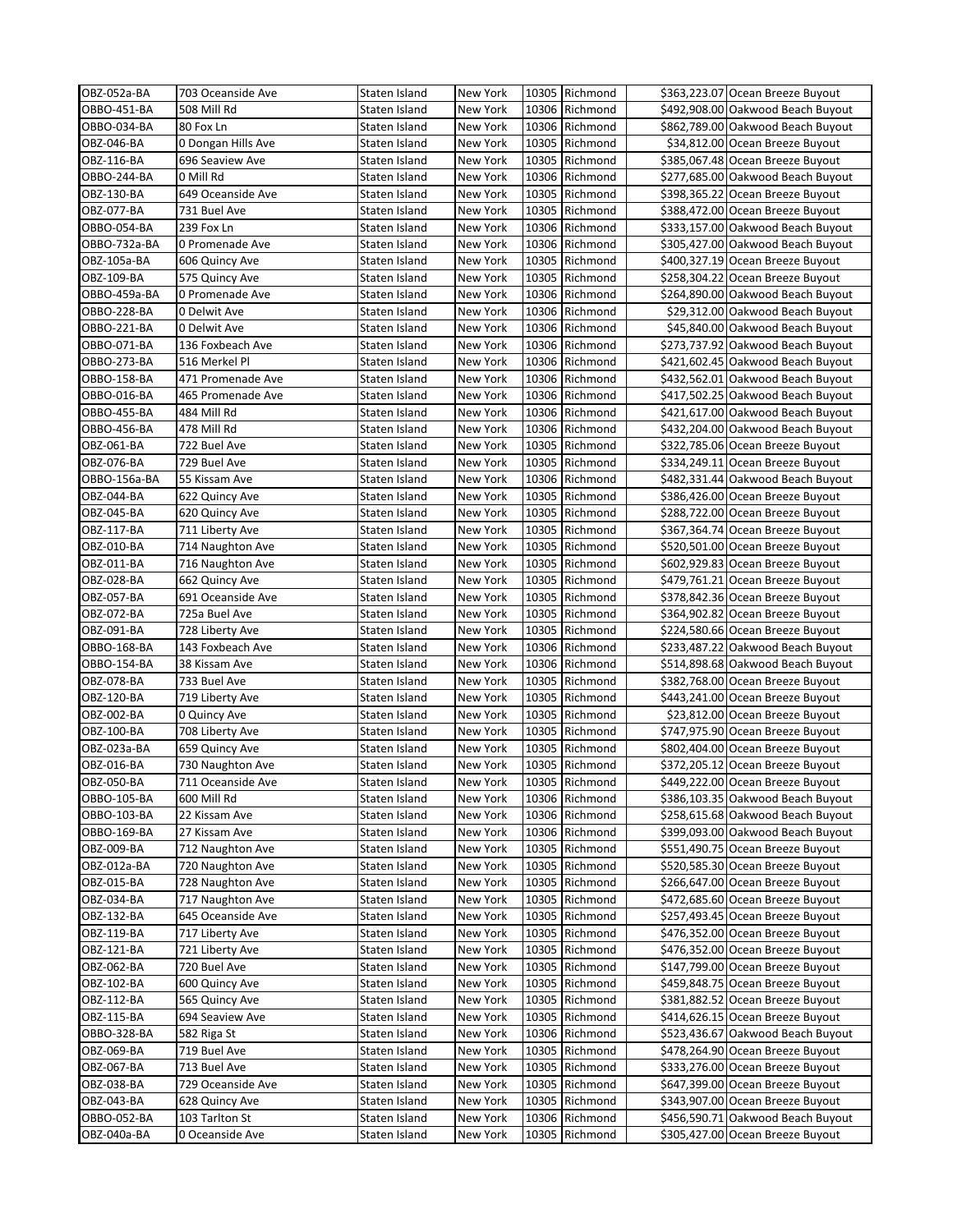| OBBO-424-BA                | 0 Great Kills Ln               | Staten Island                  | New York             |       | 10306 Richmond                   | \$18,462.00 Oakwood Beach Buyout                                       |
|----------------------------|--------------------------------|--------------------------------|----------------------|-------|----------------------------------|------------------------------------------------------------------------|
| OBBO-067-BA                | 46 Tarlton St                  | Staten Island                  | New York             | 10306 | Richmond                         | \$448,272.58 Oakwood Beach Buyout                                      |
| OBBO-090-BA                | 121 Kissam Ave                 | Staten Island                  | New York             | 10306 | Richmond                         | \$294,524.64 Oakwood Beach Buyout                                      |
| OBBO-127-BA                | 63 Tarlton St                  | Staten Island                  | New York             | 10306 | Richmond                         | \$468,840.85 Oakwood Beach Buyout                                      |
| OBBO-148-BA                | 108 Tarlton St                 | Staten Island                  | New York             |       | 10306 Richmond                   | \$260,497.30 Oakwood Beach Buyout                                      |
| OBBO-068-BA                | 461 Promenade Ave              | Staten Island                  | New York             |       | 10306 Richmond                   | \$437,840.29 Oakwood Beach Buyout                                      |
| OBBO-447a-BA               | 0 Fox Ln                       | Staten Island                  | New York             | 10306 | Richmond                         | \$189,538.00 Oakwood Beach Buyout                                      |
| OBZ-122-BA                 | 723 Liberty Ave                | Staten Island                  | New York             | 10305 | Richmond                         | \$334,952.00 Ocean Breeze Buyout                                       |
| OBZ-108-BA                 | 577 Quincy Ave                 | Staten Island                  | New York             | 10305 | Richmond                         | \$222,679.42 Ocean Breeze Buyout                                       |
| OBZ-092-BA                 | 726 Liberty Ave                | Staten Island                  | New York             |       | 10305 Richmond                   | \$299,759.00 Ocean Breeze Buyout                                       |
| OBZ-154-BA                 | 572 Quincy Ave                 | Staten Island                  | New York             | 10305 | Richmond                         | \$288,977.24 Ocean Breeze Buyout                                       |
| OBBO-115-BA                | 646 Cedar Grove Ave            | Staten Island                  | New York             | 10306 | Richmond                         | \$829,195.00 Oakwood Beach Buyout                                      |
| OBBO-176-BA                | 76 Tarlton St                  | Staten Island                  | New York             | 10306 | Richmond                         | \$377,018.00 Oakwood Beach Buyout                                      |
| OBZ-025-BA                 | 651 Quincy Ave                 | Staten Island                  | New York             | 10305 | Richmond                         | \$379,951.32 Ocean Breeze Buyout                                       |
| OBBO-274-BA                | 518 Merkel Pl                  | Staten Island                  | New York             | 10306 | Richmond                         | \$403,493.58 Oakwood Beach Buyout                                      |
| OBBO-110-BA                | 75 Tarlton St                  | Staten Island                  | New York             |       | 10306 Richmond                   | \$433,496.69 Oakwood Beach Buyout                                      |
| EF-048-AQ                  | 3595 Somerset Dr               | Seaford                        | New York             | 11783 | Nassau                           | \$411,648.87 Nassau ACQ                                                |
| OBBO-098-BA                | 149 Foxbeach Ave               | Staten Island                  | New York             |       | 10306 Richmond                   | \$460,305.71 Oakwood Beach Buyout                                      |
| OBBO-076-BA                | 77 Tarlton St                  | Staten Island                  | New York             | 10306 | Richmond                         | \$446,134.16 Oakwood Beach Buyout                                      |
| OBBO-342-BA                | 160 Aviston St                 | Staten Island                  | New York             |       | 10306 Richmond                   | \$412,007.22 Oakwood Beach Buyout                                      |
| OBBO-166-BA                | 134 Tarlton St                 | Staten Island                  | New York             |       | 10306 Richmond                   | \$153,413.60 Oakwood Beach Buyout                                      |
| OBBO-039-BA                | 460 Mill Rd                    | Staten Island                  | New York             | 10306 | Richmond                         | \$445,456.15 Oakwood Beach Buyout                                      |
| OBBO-467-BA                | 0 Promenade Ave                | Staten Island                  | New York             | 10306 | Richmond                         | \$143,032.00 Oakwood Beach Buyout                                      |
| OBBO-092-BA                | 485 Promenade Ave              | Staten Island                  | New York             | 10306 | Richmond                         | \$343,389.00 Oakwood Beach Buyout                                      |
| OBBO-155-BA                | 7 Kissam Ave                   | Staten Island                  | New York             |       | 10306 Richmond                   | \$487,676.00 Oakwood Beach Buyout                                      |
| OBBO-409-BA                | 74 Foxbeach Ave                | Staten Island                  | New York             | 10306 | Richmond                         | \$454,740.00 Oakwood Beach Buyout                                      |
| OBBO-134-BA                | 167 Foxbeach Ave               | Staten Island                  | New York             | 10306 | Richmond                         | \$524,656.87 Oakwood Beach Buyout                                      |
| OBBO-079a-BA               | 222 Fox Ln                     | Staten Island                  | New York             | 10306 | Richmond                         | \$261,570.11 Oakwood Beach Buyout                                      |
| OBBO-069-BA                | 162 Foxbeach Ave               | Staten Island                  | New York             | 10306 | Richmond                         | \$159,465.51 Oakwood Beach Buyout                                      |
| OBBO-122-BA                | 83 Foxbeach Ave                | Staten Island                  | New York             |       | 10306 Richmond                   | \$154,250.00 Oakwood Beach Buyout                                      |
| OBBO-045-BA                | 95 Kissam Ave                  | Staten Island                  | New York             |       | 10306 Richmond                   | \$185,043.31 Oakwood Beach Buyout                                      |
| OBBO-012-BA                | 67 Kissam Ave                  | Staten Island                  | New York             | 10306 | Richmond                         | \$242,247.06 Oakwood Beach Buyout                                      |
| OBBO-072-BA                | 179 Foxbeach Ave               | Staten Island                  | New York             | 10306 | Richmond                         | \$277,690.18 Oakwood Beach Buyout                                      |
| OBBO-124-BA                | 74 Tarlton St                  | Staten Island                  | New York             | 10306 | Richmond                         | \$192,334.56 Oakwood Beach Buyout                                      |
| OBBO-327-BA                | 584 Riga St                    | Staten Island                  | New York             |       | 10306 Richmond                   | \$509,751.00 Oakwood Beach Buyout                                      |
| OBBO-074-BA                | 73 Tarlton St                  | Staten Island                  | New York             |       | 10306 Richmond                   | \$443,707.86 Oakwood Beach Buyout                                      |
| OBBO-019a-BA               | 72 Kissam Ave                  | Staten Island                  | New York             | 10306 | Richmond                         | \$206,881.00 Oakwood Beach Buyout                                      |
| OBBO-055-BA                | 117 Tarlton St                 | Staten Island                  | New York             |       | 10306 Richmond                   | \$307,996.95 Oakwood Beach Buyout                                      |
| OBBO-139-BA                | 150 Foxbeach Ave               | Staten Island                  | New York             | 10306 | Richmond                         | \$474,473.91 Oakwood Beach Buyout                                      |
| OBBO-173-BA                | 56 Tarlton St                  | Staten Island                  | New York             |       | 10306 Richmond                   | \$475,583.42 Oakwood Beach Buyout                                      |
| OBBO-128-BA                | 61 Tarlton St                  | Staten Island                  | New York             |       | 10306 Richmond                   | \$449,103.00 Oakwood Beach Buyout                                      |
| OBBO-136-BA                | 109 111 and 113 Foxbeach Ave   | Staten Island                  | New York             |       | 10306 Richmond                   | \$461,589.54 Oakwood Beach Buyout                                      |
| OBBO-135-BA                | 71 Tarlton Street              | Staten Island                  | New York             |       | 10306 Richmond                   | \$272,142.75 Oakwood Beach Buyout                                      |
| OBBO-050a-BA               | 94 Foxbeach Ave                | Staten Island                  | New York             |       | 10306 Richmond                   | \$230,112.71 Oakwood Beach Buyout                                      |
| OBBO-046-BA                | 91 Tarlton St                  | Staten Island                  | New York             |       | 10306 Richmond                   | \$456,306.99 Oakwood Beach Buyout                                      |
| OBBO-013-BA                | 98 Foxbeach Ave                | Staten Island                  | New York             |       | 10306 Richmond                   | \$492,908.00 Oakwood Beach Buyout                                      |
| OBBO-035-BA                | 100 Fox Ln                     | Staten Island                  | New York             |       | 10306 Richmond                   | \$211,013.89 Oakwood Beach Buyout                                      |
| OBBO-078-BA                | 52 Tarlton St                  | Staten Island                  | New York             |       | 10306 Richmond                   | \$469,422.38 Oakwood Beach Buyout                                      |
| OBBO-031-BA                | 102 Foxbeach Ave               | Staten Island                  | New York             |       | 10306 Richmond                   | \$459,915.39 Oakwood Beach Buyout                                      |
| OBBO-082a-BA               | 108 Kissam Ave                 | Staten Island                  | New York             |       | 10306 Richmond                   | \$232,687.00 Oakwood Beach Buyout                                      |
| OBBO-061a-BA               | 90 Foxbeach Ave                | Staten Island                  | New York             |       | 10306 Richmond                   | \$208,722.01 Oakwood Beach Buyout                                      |
| OBBO-059-BA                | 129 Foxbeach Ave               | Staten Island                  | New York             |       | 10306 Richmond                   | \$405,174.99 Oakwood Beach Buyout                                      |
| OBBO-042a-BA               | 9 Kissam Ave                   | Staten Island                  | New York             |       | 10306 Richmond                   | \$355,094.00 Oakwood Beach Buyout                                      |
| OBBO-065-BA                | 78 Foxbeach Ave                | Staten Island                  | New York             |       | 10306 Richmond                   | \$445,287.54 Oakwood Beach Buyout                                      |
| OBBO-002-BA                | 133 Foxbeach Ave               | Staten Island                  | New York             |       | 10306 Richmond                   | \$473,295.01 Oakwood Beach Buyout                                      |
| OBBO-152-BA                | 16 Kissam Ave                  | Staten Island                  | New York             |       | 10306 Richmond                   | \$230,359.30 Oakwood Beach Buyout                                      |
| OBBO-307-BA                | 527 Merkel Pl                  | Staten Island                  | New York             |       | 10306 Richmond                   | \$498,427.00 Oakwood Beach Buyout                                      |
| OBBO-132-BA                | 45 Kissam Ave                  | Staten Island                  | New York             |       | 10306 Richmond                   | \$370,835.00 Oakwood Beach Buyout                                      |
| OBBO-181-BA                | 96 Fox Ln                      | Staten Island                  | New York             |       | 10306 Richmond                   | \$170,573.35 Oakwood Beach Buyout                                      |
| OBBO-048-BA                | 477 Promenade Ave              | Staten Island                  | New York             |       | 10306 Richmond                   | \$412,937.38 Oakwood Beach Buyout                                      |
| OBBO-112-BA                | 165 Foxbeach Ave               | Staten Island                  | New York             |       | 10306 Richmond                   | \$507,762.53 Oakwood Beach Buyout<br>\$440,187.56 Oakwood Beach Buyout |
| OBBO-066-BA<br>OBBO-011-BA | 48 Tarlton St<br>69 Kissam Ave | Staten Island<br>Staten Island | New York<br>New York |       | 10306 Richmond<br>10306 Richmond | \$405,961.34 Oakwood Beach Buyout                                      |
|                            |                                |                                |                      |       |                                  |                                                                        |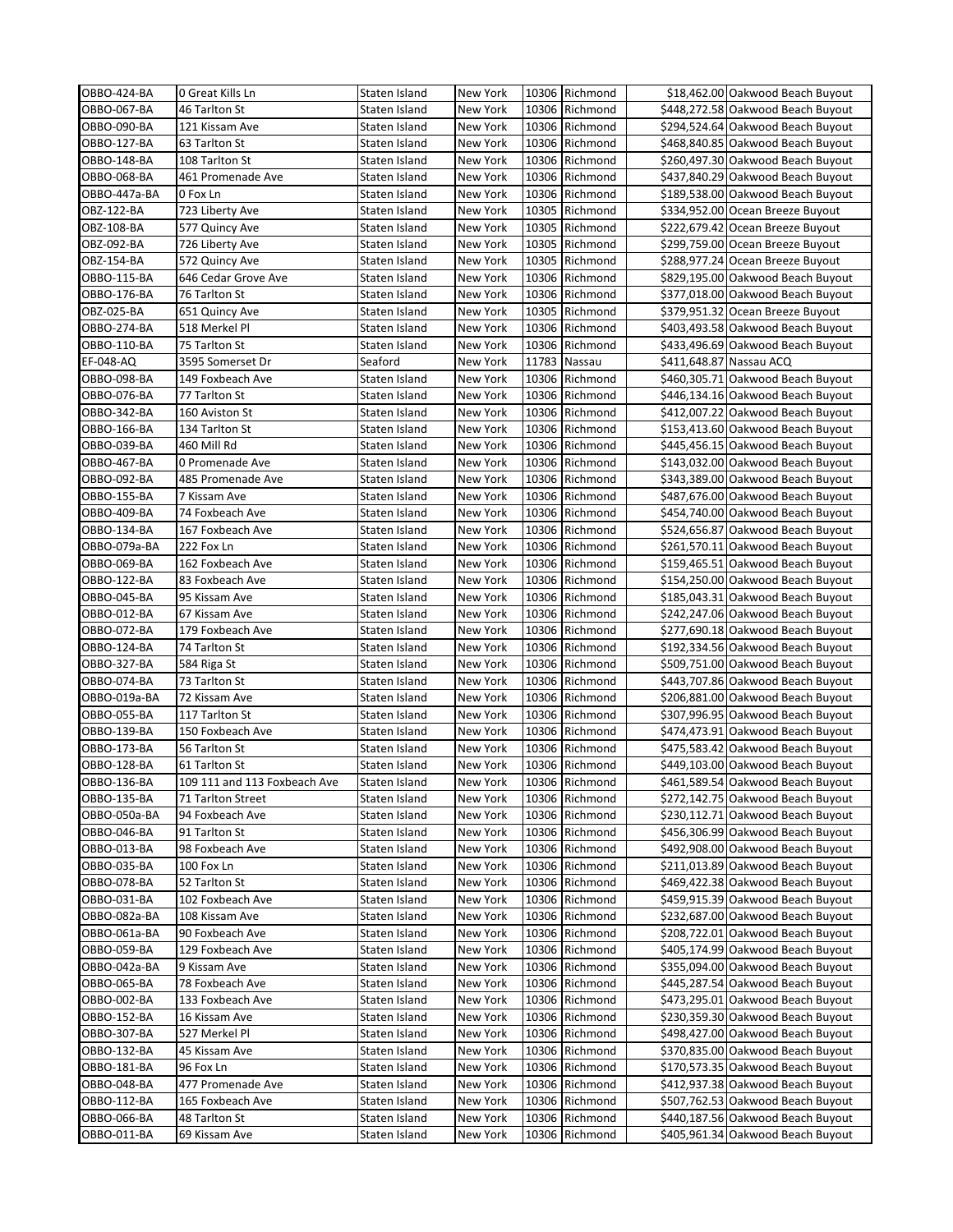| OBBO-178-BA                | 99 Kissam Ave                      | Staten Island                  | New York             |       | 10306 Richmond                   | \$305,277.00 Oakwood Beach Buyout                                      |
|----------------------------|------------------------------------|--------------------------------|----------------------|-------|----------------------------------|------------------------------------------------------------------------|
| OBBO-030-BA                | 472 Mill Rd                        | Staten Island                  | <b>New York</b>      | 10306 | Richmond                         | \$432,722.00 Oakwood Beach Buyout                                      |
| OBBO-160-BA                | 645 Cedar Grove Ave                | Staten Island                  | New York             | 10306 | Richmond                         | \$415,879.00 Oakwood Beach Buyout                                      |
| OBBO-086-BA                | 86 Tarlton St                      | Staten Island                  | New York             |       | 10306 Richmond                   | \$454,565.00 Oakwood Beach Buyout                                      |
| OBBO-180-BA                | 70 Kissam Ave                      | Staten Island                  | New York             |       | 10306 Richmond                   | \$273,703.00 Oakwood Beach Buyout                                      |
| OBBO-020-BA                | 114 Kissam Ave                     | Staten Island                  | New York             |       | 10306 Richmond                   | \$235,287.00 Oakwood Beach Buyout                                      |
| OBBO-121-BA                | 120 Foxbeach Ave                   | Staten Island                  | New York             | 10306 | Richmond                         | \$316,534.70 Oakwood Beach Buyout                                      |
| OBBO-010-BA                | 96 Foxbeach Ave                    | Staten Island                  | New York             | 10306 | Richmond                         | \$183,755.67 Oakwood Beach Buyout                                      |
| OBBO-179-BA                | 120 Fox Ln                         | Staten Island                  | New York             |       | 10306 Richmond                   | \$134,202.00 Oakwood Beach Buyout                                      |
| OBBO-131-BA                | 163B Foxbeach Ave                  | Staten Island                  | New York             |       | 10306 Richmond                   | \$461,882.31 Oakwood Beach Buyout                                      |
| OBBO-077-BA                | 59 Tarlton St                      | Staten Island                  | New York             |       | 10306 Richmond                   | \$469,403.22 Oakwood Beach Buyout                                      |
| OBBO-023-BA                | 106 Foxbeach Ave                   | Staten Island                  | New York             | 10306 | Richmond                         | \$348,388.90 Oakwood Beach Buyout                                      |
| OBBO-114-BA                | 641 Cedar Grove Ave                | Staten Island                  | New York             | 10306 | Richmond                         | \$327,828.84 Oakwood Beach Buyout                                      |
| OBBO-294-BA                | 524 Merkel Pl                      | Staten Island                  | New York             |       | 10306 Richmond                   | \$471,955.39 Oakwood Beach Buyout                                      |
| OBBO-060-BA                | 45 Tarlton St                      | Staten Island                  | New York             |       | 10306 Richmond                   | \$333,087.59 Oakwood Beach Buyout                                      |
| OBBO-113-BA                | 233 Fox Ln                         | Staten Island                  | New York             |       | 10306 Richmond                   | \$283,609.75 Oakwood Beach Buyout                                      |
| OBBO-129-BA                | 32 Kissam Ave                      | Staten Island                  | New York             | 10306 | Richmond                         | \$186,955.19 Oakwood Beach Buyout                                      |
| OBBO-026a-BA               | 51 Kissam Ave                      | Staten Island                  | New York             |       | 10306 Richmond                   | \$456,065.94 Oakwood Beach Buyout                                      |
| OBBO-064-BA                | 221 Fox Ln                         | Staten Island                  | New York             |       | 10306 Richmond                   | \$260,383.33 Oakwood Beach Buyout                                      |
| OBBO-004-BA                | 103 Kissam Ave                     | Staten Island                  | New York             |       | 10306 Richmond                   | \$354,799.00 Oakwood Beach Buyout                                      |
| OBBO-043a-BA               | 128 Foxbeach Ave                   | Staten Island                  | New York             |       | 10306 Richmond                   | \$312,580.29 Oakwood Beach Buyout                                      |
| OBBO-109-BA                | 54 Tarlton St                      | Staten Island                  | New York             | 10306 | Richmond                         | \$450,023.79 Oakwood Beach Buyout                                      |
| OBBO-080-BA                | 479 Promenade Ave                  | Staten Island                  | New York             | 10306 | Richmond                         | \$389,697.72 Oakwood Beach Buyout                                      |
| OBBO-141-BA                | 107 Tarlton St                     | Staten Island                  | New York             |       | 10306 Richmond                   | \$460,084.00 Oakwood Beach Buyout                                      |
| OBBO-083a-BA               | 118 Tarlton St                     | Staten Island                  | New York             |       | 10306 Richmond                   | \$410,816.69 Oakwood Beach Buyout                                      |
| OBBO-070-BA                | 627 Cedar Grove Ave                | Staten Island                  | New York             |       | 10306 Richmond                   | \$807,470.86 Oakwood Beach Buyout                                      |
| OBBO-149-BA                | 3 Kissam Ave                       | Staten Island                  | New York             | 10306 | Richmond                         | \$465,572.34 Oakwood Beach Buyout                                      |
| OBBO-017a-BA               | 49 Foxbeach Ave                    | Staten Island                  | New York             |       | 10306 Richmond                   | \$461,369.75 Oakwood Beach Buyout                                      |
| OBBO-126-BA                | 163A Foxbeach Ave                  | Staten Island                  | New York             |       | 10306 Richmond                   | \$589,228.77 Oakwood Beach Buyout                                      |
| OBBO-133-BA                | 169B Foxbeach Ave                  | Staten Island                  | New York             |       | 10306 Richmond                   | \$522,857.25 Oakwood Beach Buyout                                      |
|                            | 151 Foxbeach Ave                   |                                | New York             |       | 10306 Richmond                   | \$598,034.00 Oakwood Beach Buyout                                      |
| OBBO-182-BA<br>OBBO-130-BA |                                    | Staten Island                  |                      | 10306 | Richmond                         | \$360,437.19 Oakwood Beach Buyout                                      |
| OBBO-432a-BA               | 66 Tarlton St<br>112 Fox Ln        | Staten Island                  | New York             | 10306 | Richmond                         | \$228,887.46 Oakwood Beach Buyout                                      |
| OBBO-075-BA                |                                    | Staten Island                  | New York<br>New York |       | 10306 Richmond                   | \$310,623.74 Oakwood Beach Buyout                                      |
|                            | 20 Kissam Ave                      | Staten Island                  |                      |       |                                  |                                                                        |
| OBBO-057-BA                | 26 Kissam Ave                      | Staten Island                  | New York             |       | 10306 Richmond<br>10306 Richmond | \$133,969.00 Oakwood Beach Buyout                                      |
| OBBO-151-BA                | 58 Tarlton St                      | Staten Island                  | New York             | 10306 | Richmond                         | \$738,473.98 Oakwood Beach Buyout<br>\$360,463.00 Oakwood Beach Buyout |
| OBBO-041-BA<br>OBBO-111-BA | 153 Foxbeach Ave                   | Staten Island<br>Staten Island | New York<br>New York |       | 10306 Richmond                   |                                                                        |
|                            | 633 Cedar Grove Ave<br>592 Mill Rd |                                |                      | 10306 | Richmond                         | \$893,199.09 Oakwood Beach Buyout<br>\$487,389.00 Oakwood Beach Buyout |
| OBBO-157-BA<br>OBBO-040-BA | 173 Foxbeach Ave                   | Staten Island                  | New York             |       |                                  |                                                                        |
|                            |                                    | Staten Island                  | New York             |       | 10306 Richmond                   | \$294,240.00 Oakwood Beach Buyout                                      |
| OBBO-018-BA<br>OBBO-033-BA | 31 Kissam Ave                      | Staten Island                  | New York             |       | 10306 Richmond                   | \$117,606.23 Oakwood Beach Buyout                                      |
|                            | 89 Foxbeach Ave                    | Staten Island                  | New York             |       | 10306 Richmond                   | \$161,225.34 Oakwood Beach Buyout                                      |
| OBBO-051-BA                | 154 Foxbeach Ave                   | Staten Island                  | New York             |       | 10306 Richmond                   | \$577,006.72 Oakwood Beach Buyout                                      |
| OBBO-097-BA                | 99 Foxbeach Ave                    | Staten Island                  | New York             |       | 10306 Richmond                   | \$284,888.09 Oakwood Beach Buyout                                      |
| OBBO-025a-BA               | 106 Fox Ln                         | Staten Island                  | New York             |       | 10306 Richmond                   | \$318,243.53 Oakwood Beach Buyout                                      |
| OBBO-001-BA                | 115 Kissam Ave                     | Staten Island                  | New York             |       | 10306 Richmond                   | \$231,332.92 Oakwood Beach Buyout                                      |
| OBBO-159-BA                | 39 Foxbeach Ave                    | Staten Island                  | New York             |       | 10306 Richmond                   | \$305,913.62 Oakwood Beach Buyout                                      |
| OBBO-102-BA                | 475 Promenade Ave                  | Staten Island                  | New York             |       | 10306 Richmond                   | \$454,677.00 Oakwood Beach Buyout                                      |
| OBBO-003-BA                | 588 Mill Rd                        | Staten Island                  | New York             |       | 10306 Richmond                   | \$162,539.40 Oakwood Beach Buyout                                      |
| OBBO-145-BA                | 138 Fox Ln                         | Staten Island                  | New York             |       | 10306 Richmond                   | \$372,812.77 Oakwood Beach Buyout                                      |
| OBBO-089-BA                | 62 Tarlton St                      | Staten Island                  | New York             |       | 10306 Richmond                   | \$164,967.88 Oakwood Beach Buyout                                      |
| OBBO-044-BA                | 93 Kissam Ave                      | Staten Island                  | New York             | 10306 | Richmond                         | \$105,206.98 Oakwood Beach Buyout                                      |
| OBBO-094-BA                | 110 Tarlton St                     | Staten Island                  | New York             |       | 10306 Richmond                   | \$283,945.86 Oakwood Beach Buyout                                      |
| OBBO-024-BA                | 495 Promenade Ave                  | Staten Island                  | New York             |       | 10306 Richmond                   | \$146,705.93 Oakwood Beach Buyout                                      |
| OBBO-032a-BA               | 48 Foxbeach Ave                    | Staten Island                  | New York             |       | 10306 Richmond                   | \$760,939.28 Oakwood Beach Buyout                                      |
| OBBO-108-BA                | 18 Kissam Ave                      | Staten Island                  | New York             |       | 10306 Richmond                   | \$113,801.39 Oakwood Beach Buyout                                      |
| OBBO-116-BA                | 72 Foxbeach Ave                    | Staten Island                  | New York             |       | 10306 Richmond                   | \$355,907.00 Oakwood Beach Buyout                                      |
| OBBO-087-BA                | 92 Tarlton St                      | Staten Island                  | New York             | 10306 | Richmond                         | \$178,655.27 Oakwood Beach Buyout                                      |
| OBBO-022a-BA               | 51 Foxbeach Ave                    | Staten Island                  | New York             |       | 10306 Richmond                   | \$250,581.30 Oakwood Beach Buyout                                      |
| OBBO-104-BA                | 47 Tarlton St                      | Staten Island                  | New York             |       | 10306 Richmond                   | \$378,913.21 Oakwood Beach Buyout                                      |
| OBBO-008-BA                | 117 Foxbeach Ave                   | Staten Island                  | New York             |       | 10306 Richmond                   | \$326,838.32 Oakwood Beach Buyout                                      |
| OBBO-015-BA                | 226 Fox Ln                         | Staten Island                  | New York             | 10306 | Richmond                         | \$222,506.38 Oakwood Beach Buyout                                      |
| OBBO-047-BA                | 84-86 Foxbeach Ave                 | Staten Island                  | New York             |       | 10306 Richmond                   | \$604,400.42 Oakwood Beach Buyout                                      |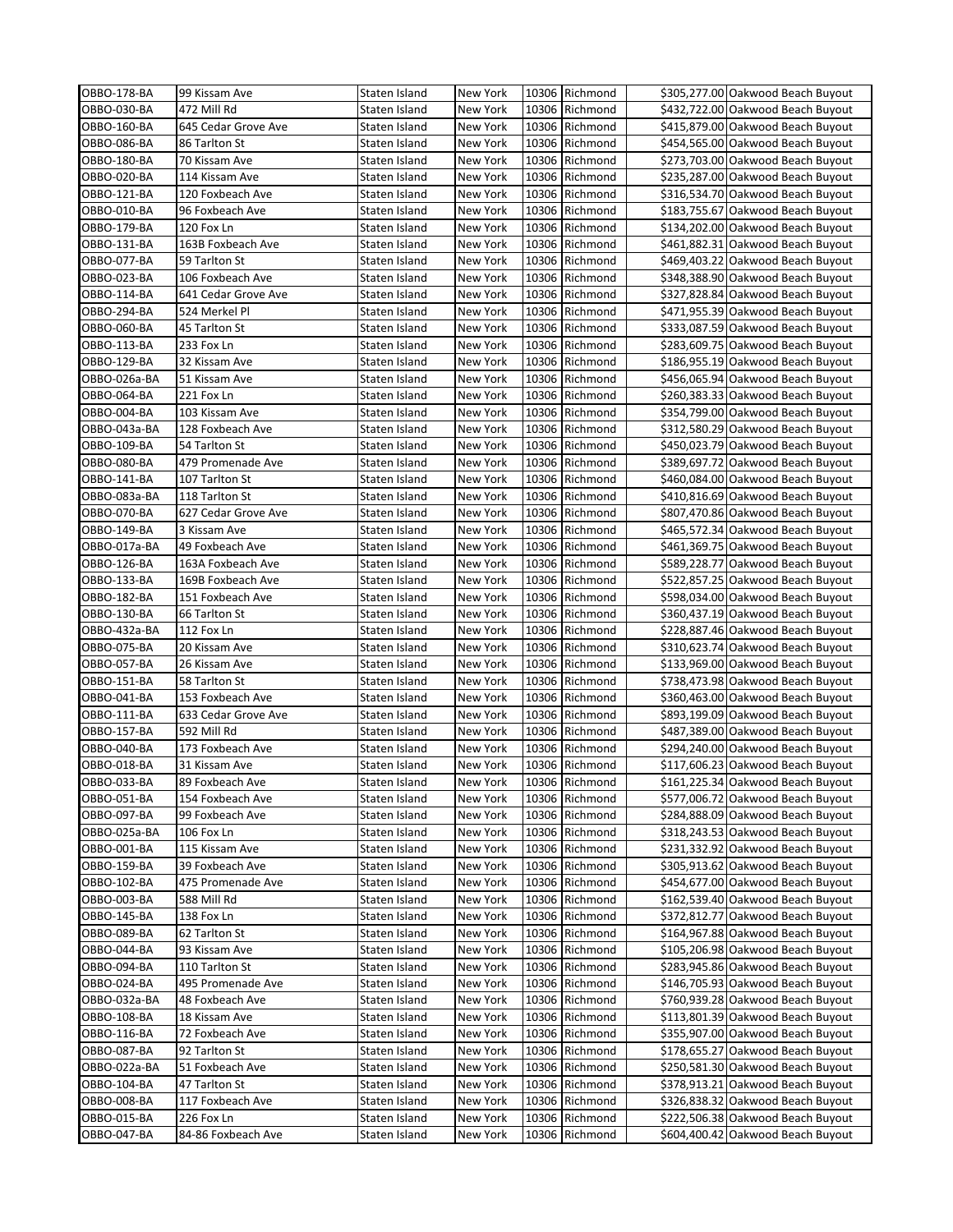| OBBO-062-BA  | 80 Foxbeach Ave   | Staten Island | New York        |       | 10306 Richmond | \$461,852.70 Oakwood Beach Buyout |
|--------------|-------------------|---------------|-----------------|-------|----------------|-----------------------------------|
| OBBO-120a-BA | 45 Foxbeach Ave   | Staten Island | <b>New York</b> | 10306 | Richmond       | \$846,877.68 Oakwood Beach Buyout |
| OBBO-027-BA  | 92 Foxbeach Ave   | Staten Island | <b>New York</b> |       | 10306 Richmond | \$280,228.90 Oakwood Beach Buyout |
| OBBO-029-BA  | 586 Mill Rd       | Staten Island | <b>New York</b> |       | 10306 Richmond | \$215,763.36 Oakwood Beach Buyout |
| OBBO-056-BA  | 105 Tarlton St    | Staten Island | <b>New York</b> |       | 10306 Richmond | \$404,786.00 Oakwood Beach Buyout |
| OBBO-058-BA  | 107 Foxbeach Ave  | Staten Island | <b>New York</b> |       | 10306 Richmond | \$203,832.89 Oakwood Beach Buyout |
| OBBO-084-BA  | 42 Tarlton St     | Staten Island | <b>New York</b> |       | 10306 Richmond | \$339,690.91 Oakwood Beach Buyout |
| OBBO-088-BA  | 169A Foxbeach Ave | Staten Island | <b>New York</b> |       | 10306 Richmond | \$493,258.00 Oakwood Beach Buyout |
| OBBO-009a-BA | 137 Fox Beach Ave | Staten Island | New York        |       | 10306 Richmond | \$458,552.73 Oakwood Beach Buyout |
| OBBO-053-BA  | 88 Foxbeach Ave   | Staten Island | <b>New York</b> |       | 10306 Richmond | \$253,836.25 Oakwood Beach Buyout |
| OBBO-049-BA  | 24 Kissam Ave     | Staten Island | <b>New York</b> | 10306 | Richmond       | \$205,129.97 Oakwood Beach Buyout |
| OBBO-037-BA  | 66 Foxbeach Ave   | Staten Island | <b>New York</b> |       | 10306 Richmond | \$355,225.67 Oakwood Beach Buyout |
| OBBO-118-BA  | 77 Foxbeach Ave   | Staten Island | <b>New York</b> | 10306 | Richmond       | \$169,728.32 Oakwood Beach Buyout |
| OBBO-143-BA  | 82 Tarlton St     | Staten Island | <b>New York</b> |       | 10306 Richmond | \$413,273.56 Oakwood Beach Buyout |
| OBBO-006-BA  | 87 Foxbeach Ave   | Staten Island | <b>New York</b> | 10306 | Richmond       | \$222,649.00 Oakwood Beach Buyout |
| OBBO-014-BA  | 134 Fox Ln        | Staten Island | <b>New York</b> |       | 10306 Richmond | \$498,602.00 Oakwood Beach Buyout |
| OBBO-106-BA  | 140 Foxbeach Ave  | Staten Island | <b>New York</b> | 10306 | Richmond       | \$125,294.00 Oakwood Beach Buyout |
| OBBO-144-BA  | 50 Foxbeach Ave   | Staten Island | <b>New York</b> | 10306 | Richmond       | \$190,043.41 Oakwood Beach Buyout |
| OBBO-081a-BA | 175 Foxbeach Ave  | Staten Island | New York        |       | 10306 Richmond | \$295,998.23 Oakwood Beach Buyout |
| OBBO-005a-BA | 119 Foxbeach Ave  | Staten Island | New York        |       | 10306 Richmond | \$299,359.73 Oakwood Beach Buyout |
| OBBO-028-BA  | 97 Foxbeach Ave   | Staten Island | <b>New York</b> |       | 10306 Richmond | \$396,508.73 Oakwood Beach Buyout |
| OBBO-036-BA  | 112 Foxbeach Ave  | Staten Island | <b>New York</b> |       | 10306 Richmond | \$209,998.73 Oakwood Beach Buyout |
| OBBO-085-BA  | 70 Tarlton St     | Staten Island | <b>New York</b> |       | 10306 Richmond | \$255,785.00 Oakwood Beach Buyout |
| OBBO-107-BA  | 85 Foxbeach Ave   | Staten Island | <b>New York</b> | 10306 | Richmond       | \$340,938.25 Oakwood Beach Buyout |
| OBBO-007-BA  | 93 Foxbeach Ave   | Staten Island | <b>New York</b> |       | 10306 Richmond | \$316,250.00 Oakwood Beach Buyout |
| OBBO-096-BA  | 118 Foxbeach Ave  | Staten Island | <b>New York</b> | 10306 | Richmond       | \$515,157.00 Oakwood Beach Buyout |
| OBBO-402-BA  | 156 Foxbeach Ave  | Staten Island | <b>New York</b> |       | 10306 Richmond | \$360,572.53 Oakwood Beach Buyout |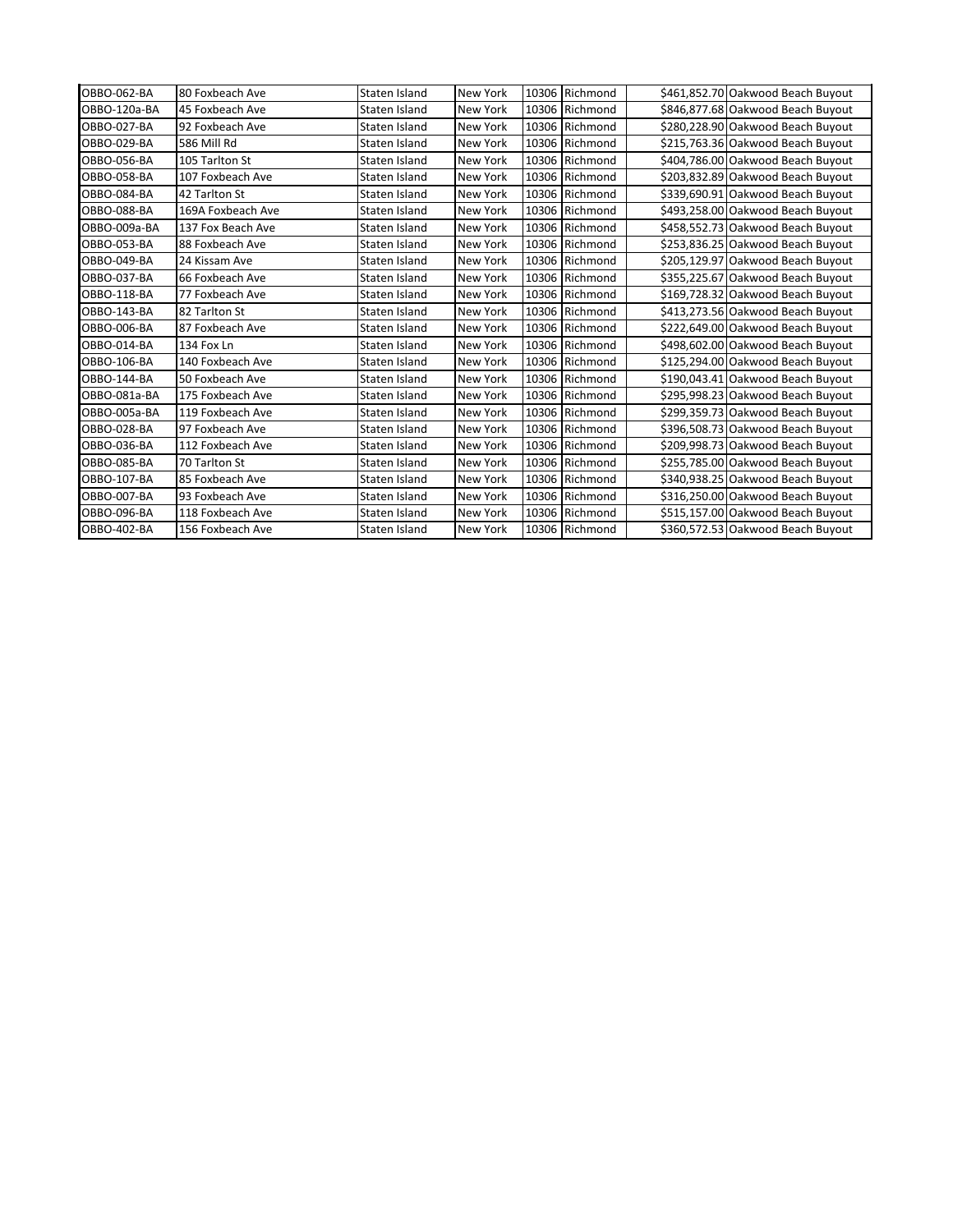

**ANDREW M. CUOMO** Governor

**RUTHANNE VISNAUSKAS** Commissioner/CEO

# **PROPERTY DISPOSAL GUIDELINES**

**For the Fiscal Year Ending March 31, 2021**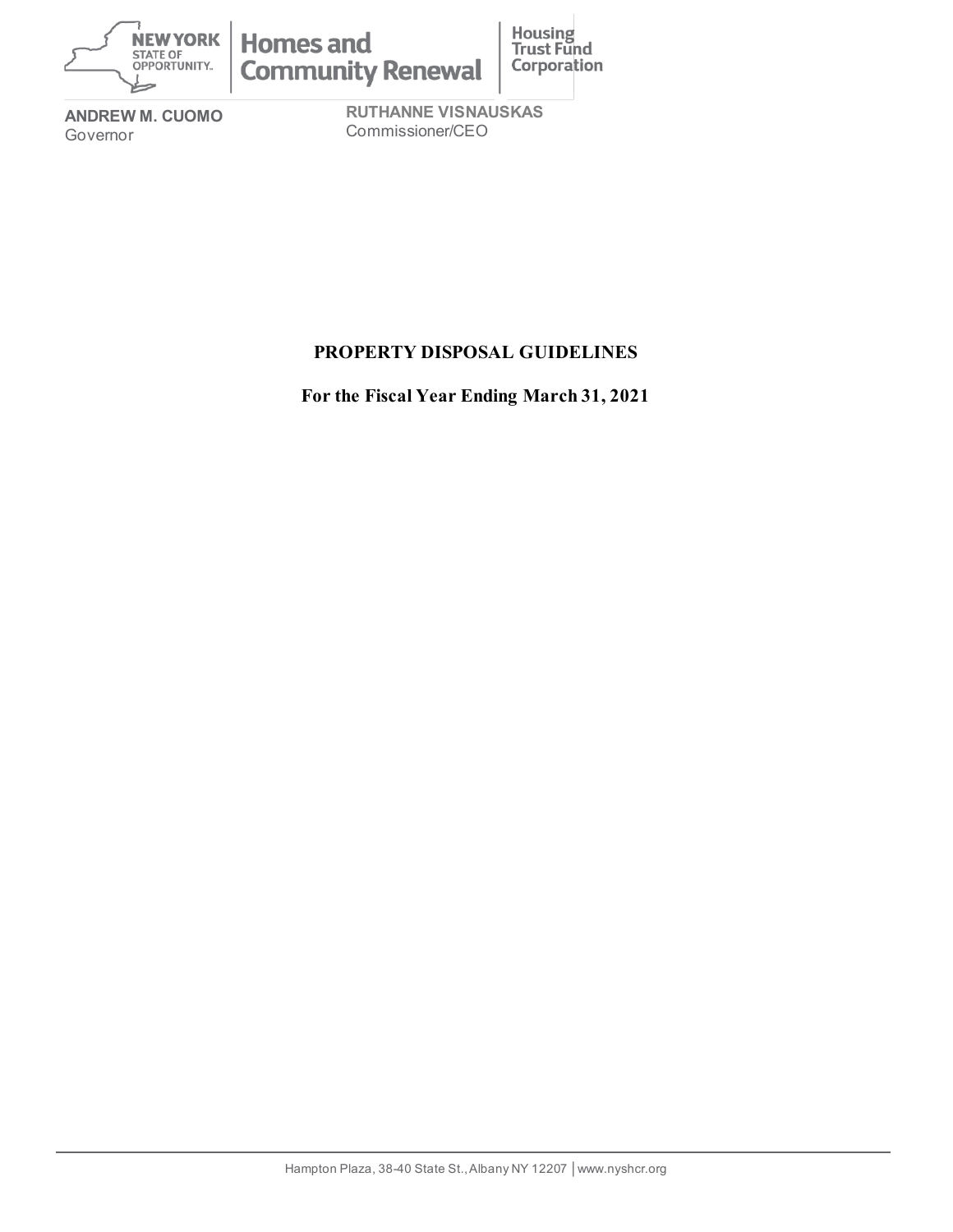#### **HOUSING TRUST FUND CORPORATION**

## **GUIDELINES REGARDING THE USE, AWARDING, MONITORING AND REPORTING OF CONTRACTS FOR THE DISPOSAL OF PROPERTY Revised as of June 24, 2021**

## **ARTICLE I STATEMENT OF PURPOSE AND TITLE**

- 101. These Guidelines are adopted pursuant to the provisions of Sections 2895 through 2897 of the Public Authorities Law and shall be reviewed and approved by the Members of the Corporation at least annually.
- 102. This document may be referred to as the Corporation's "Property Disposal Guidelines."

## **ARTICLE II DEFINITION OF TERMS**

- 201. Definitions. The following terms shall, for all purposes of these Guidelines, have the following meanings unless the context shall clearly indicate some other meaning:
	- 1) "Corporation" shall mean the Housing Trust Fund Corporation.
	- 2) "Board" shall mean the Members of the Corporation.
	- 3) "Contracting Officer" shall mean the officer, employee or agent of the Corporation who shall be appointed by resolution of the Board to be responsible for the disposition of property.
	- 4) "Dispose" or "Disposal" shall mean transfer of title or any other beneficial interest in personal or real property in accordance with Section 2897 of the Public Authorities Law.
	- 5) "Property" shall mean, with respect to the Corporation, personal property in excess of five thousand dollars in value, real property, and any inchoate or other interest in such property, to the extent that such interest may be conveyed to another person for any purpose, excluding real property owned and operated as housing accommodations for low income persons pursuant to a regulatory agreement with the Corporation, and excluding an interest securing a loan or other financial obligation of another party.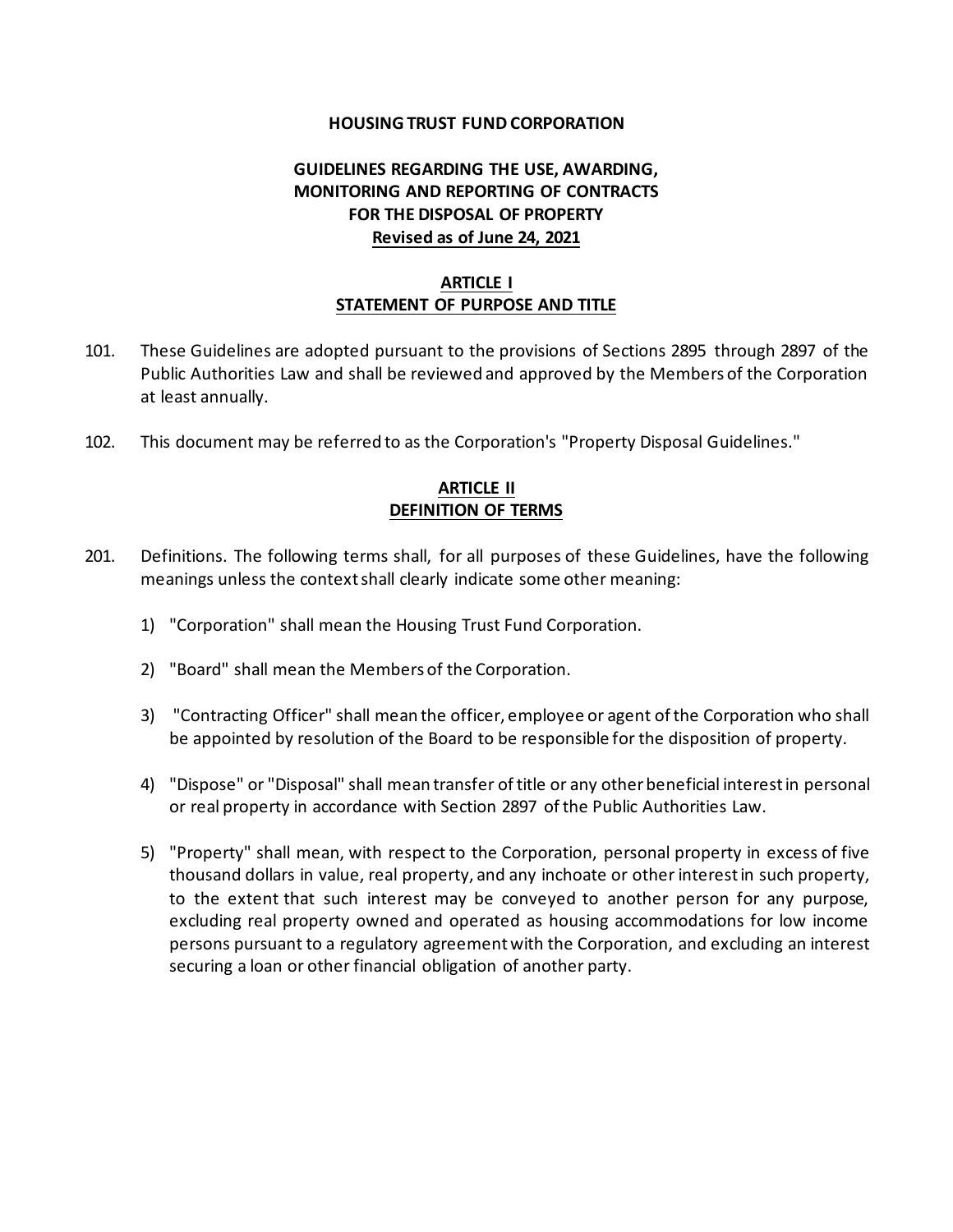#### **ARTICLE III Authorization for Disposition of Property**

- 301. These Guidelines shall be consistent with, and comply with, Section 2896 of the Public Authorities Law, Section 45a of the Private Housing Finance Law, and any other section of law governing the disposition of property by Public Benefit Corporations of the State of New York.
- 302. The Corporation shall, by resolution of the Board, designate an officer, employee or agent of the Corporation to be its Contracting Officer.
- 303. The Contracting Officer shall have supervision and direction over the disposition of all real and personal property of the Corporation.
- 304. When it shall be deemed advantageous to the State of New York, the Contracting Officer, on behalf of the Corporation, may enter into an agreement with the Commissioner of General Services under which such Commissioner may dispose of property of the Corporation under terms and conditions agreed to by the Corporation and the Commissioner of General Services. In disposing of any such property, the Commissioner of General Services shall be bound by the terms of this title and references to the Contracting Officer shall be deemed to refer to such Commissioner.
- 305. The Contracting Officer may, as necessary or convenient, consult with employees of the Division of Housing and Community Renewal, the Housing Finance Agency and its subsidiaries, the Office of General Services, or any other appropriate Agency or Public Authority of the State of New York, to obtain assistance or guidance in connection with the disposition of the Corporation's property.
- 306. The Contracting Officer shall assume custody and control of any property pending disposition and shall transfer such custody and control to the Commissioner of General Services pursuant to an agreement entered into in accordance with Article III, Section 304 of these Guidelines. The Contracting Officer may also transfer custody of such property to the Director of Support Services as may be necessary or convenient to effectuate the disposition of such property in an efficient and orderly manner.

## **ARTICLE IV Policy for Disposal of Property**

- 401. All real and personal property of the Corporation is subject to these guidelines regardless of whether such property was originally purchased or invoiced in the name of the Corporation or any of its Offices or Units.
- 402. All disposals of property under these Guidelines shall be accomplished in a manner which serves the best interests of the State of New York and the Corporation.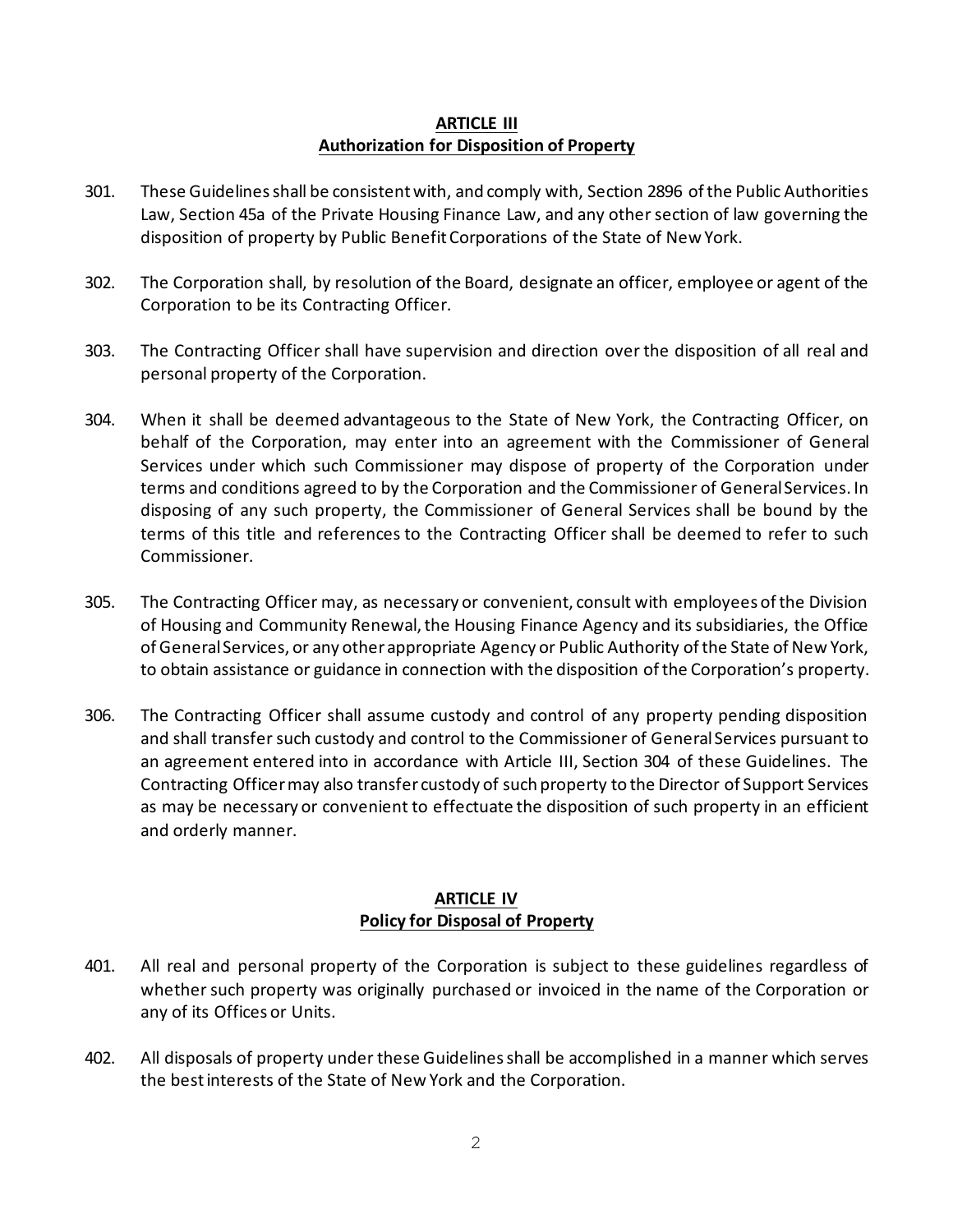- 403. All disposals of property shall adhere to the methodology required by Section 2897 of the Public Authorities Law.
- 404. The Corporation may dispose of property for not less than the fair market value of such property by sale, exchange, or transfer, for cash, credit, or other property, with or without warranty, and upon such other terms and conditions as the Contracting Officer deems proper, and it may execute such documentsfor the transfer of title or other interest in property and take such other action as it deems necessary or proper to dispose of such property under the provisions of this Section. Provided, however, that no disposition of real property, any interest in real property, or any other property which because of its unique nature is not subject to fair market pricing shall be made unless an appraisal of the value of such property has been made by an independent appraiser and included in the record of the transaction.
- 405. Validity of deed, bill of sale, lease or other instrument. A deed, bill of sale, lease, or other instrument executed by or on behalf of the Corporation, purporting to transfer title or any other interest in property of the Corporation under these guidelines shall be conclusive evidence of compliance with the provisions of these Guidelines insofar as concerns title or other interest of any bona fide grantee or transferee who has given valuable consideration for such title or other interest and has not received actual or constructive notice of lack of such compliance prior to the closing.
- 406. Bids for disposal; advertising; procedure; disposal by negotiation; explanatory statement.
	- 1) All disposals or contracts for disposal of property of the Corporation made or authorized by the Contracting Officer shall be made after publicly advertising for bids except as provided in paragraph 3) of this subdivision.
	- 2) Whenever public advertising for bids is required under paragraph 1) of this subdivision:
		- (a) the advertisement for bids shall be made at such time prior to the disposal or contract, through such methods, and on such terms and conditions as shall permit full and free competition consistent with the value and nature of the property;
		- (b) all bids shall be publicly disclosed at the time and place stated in the advertisement; and
		- (c) the award shall be made with reasonable promptness by notice to the responsible bidder whose bid, conforming to the invitation for bids, will be most advantageous to the State of New York, price and other factors considered, provided, that all bids may be rejected when it is in the public interest to do so.
	- 3) Disposals and contracts for disposal of property may be negotiated or made by public auction without regard to paragraphs 1) and 2) of this subdivision but subject to obtaining such competition as is feasible under the circumstances, if: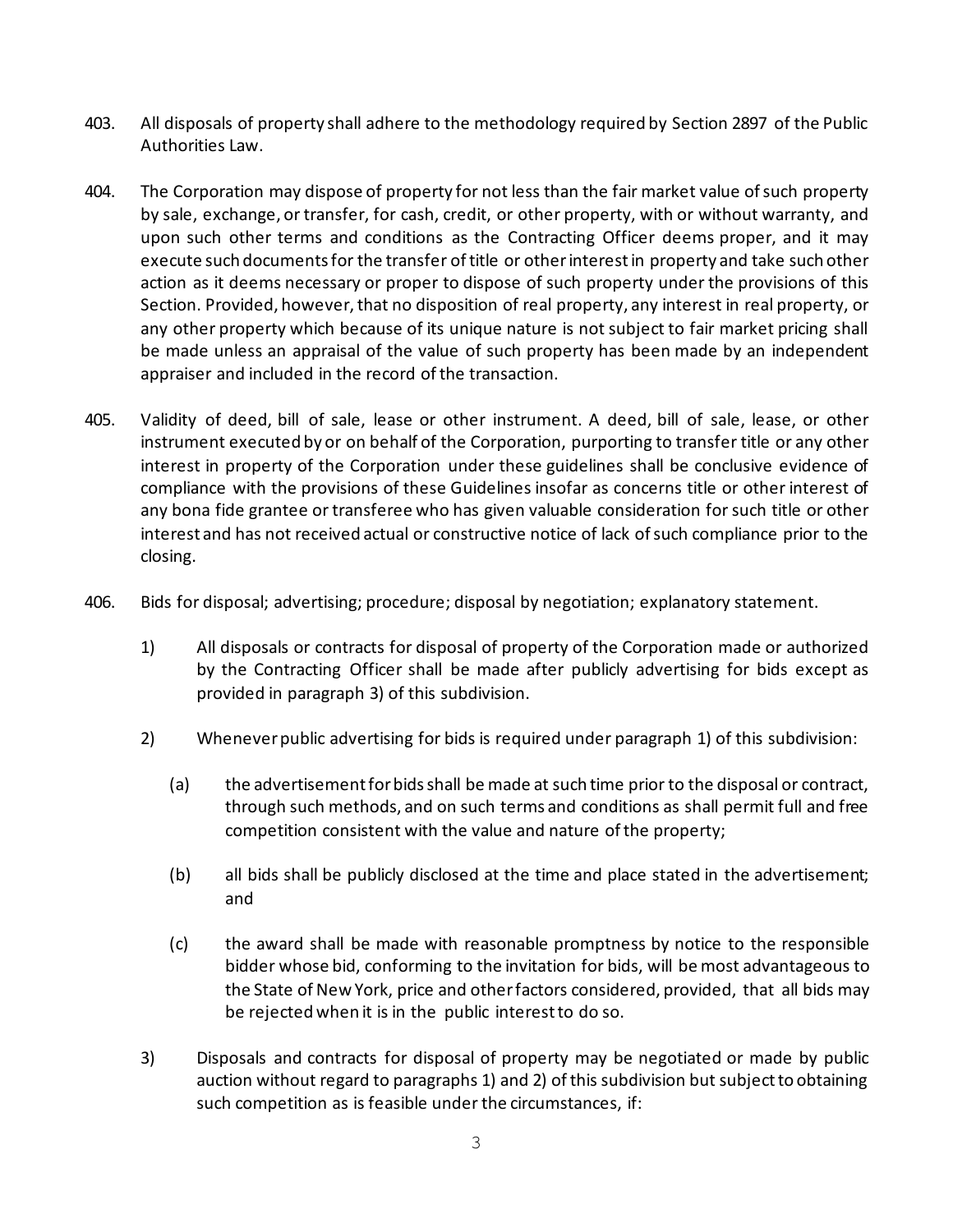- (a) the personal property involved is of a nature and quantity which, if disposed of under paragraphs (a) and (b) of this subdivision, would adversely affect the state or local market for such property, and the estimated fair market value of such property and other satisfactory terms of disposal can be obtained by negotiation;
- (b) the fair market value of the property does not exceed fifteen thousand dollars;
- (c) bid prices after advertising therefore are not reasonable, either as to all or some part of the Property, or have not been independently arrived at in open competition;
- (d) the disposal will be to the State of New York or any political subdivision, and the estimated fair market value of the property and other satisfactory terms of disposal are obtained by negotiation;
- (e) the disposal is for an amount less than the estimated fair market value of the property, the terms of such disposal are obtained by public auction or negotiation, the disposal of the property is intended to further the public health, safety or welfare or an economic development interest of the State of New York or a political subdivision (to include but not limited to, the prevention or remediation of a substantial threat to public health or safety, the creation or retention of a substantial number of job opportunities, or the creation or retention of a substantial source of revenues, or where the Corporation's enabling legislation permits), the purpose and the terms of such disposal are documented in writing and approved by resolution of the Board; or
- (f) such action is otherwise authorized by law.
- 4) (a) An explanatory statement shall be prepared of the circumstances of each disposal by negotiation of:
	- (i) any personal property which has an estimated fair market value in excess of fifteen thousand dollars;
	- (ii) any real property that has an estimated fair market value in excess of one hundred thousand dollars, except that any real property disposed of by lease or exchange shall only be subject to clauses (iii) through (v) of this subparagraph;
	- (ii) any real property disposed of by lease for a term of five years or less, if the estimated fair annual rent is in excess of one hundred thousand dollars for any of such years;
	- (iv) any real property disposed of by lease for a term of more than five years, if the total estimated rent over the term of the lease is in excess of one hundred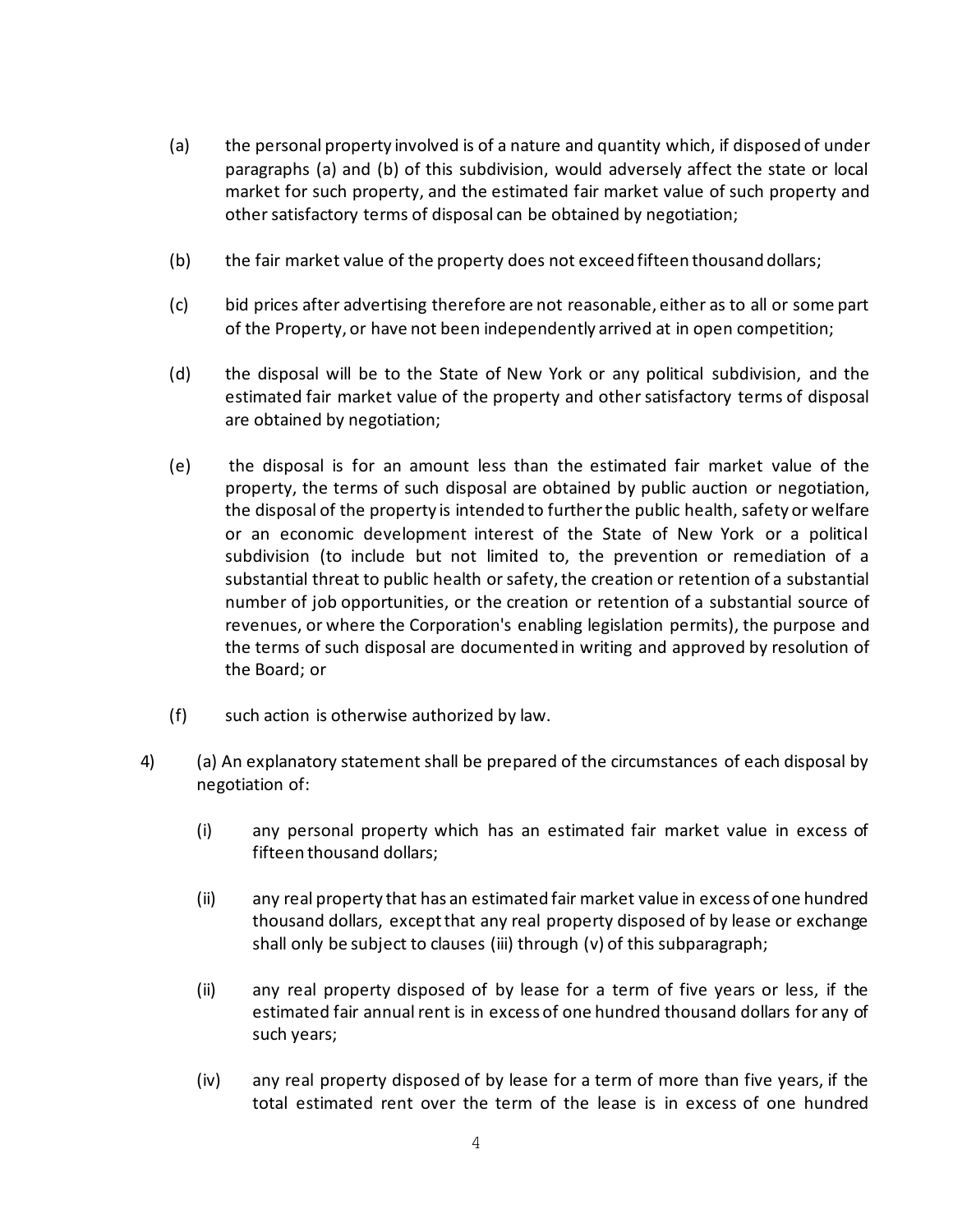thousand dollars; or

- (v) any real property or real and related personal property disposed of by exchange, regardless of value, or any property any part of the consideration for which is real property.
- (b) Each such statement shall be transmitted to the persons entitled to receive copies of the report required under Article VI of these Guidelines not less than ninety days in advance of such disposal, and a copy thereof shall be preserved in the files of the public authority making such disposal.

## **ARTICLE V Duties of the Contracting Officer Regarding Property Disposition**

- 501. The Contracting Officer shall supervise and direct the disposition of all real and personal property of the Corporation in accordance with these Guidelines.
- 502. The Contracting Officer shall assume custody and control of any Property pending disposition.
- 503. The Contracting Officer shall take such action as may be necessary, or as directed by the Board, to insure the integrity of the property disposition process. Such actions include, but are not limited to, taking, or causing, a full or partial inventory of any property, with or without notice to any Corporation Office or Unit; reviewing the results of any inventory of property which may have been taken previously by any officer, employee or agent of the Corporation, the Office of the State Comptroller, the Office of the State Inspector General or any other entity; or consulting with the Corporation's Internal Control Officer, the Director of Internal Audit of the Division of Housing and Community Renewal, or any other appropriate official.
- 504. The Contracting Officer shall maintain adequate inventory controls and accountability systems for all property of the Corporation.
- 505. The Contracting Officer shall periodically inventory such property to determine which property shall be disposed of.
- 506. The Contracting Officer shall produce and file such reports as are required in accordance with Article VI of these Guidelines.
- 507. The Contracting Officer shall transfer or dispose of property pending transfer or disposal as timely as possible in accordance with these Guidelines.

## **ARTICLE VI REPORTS**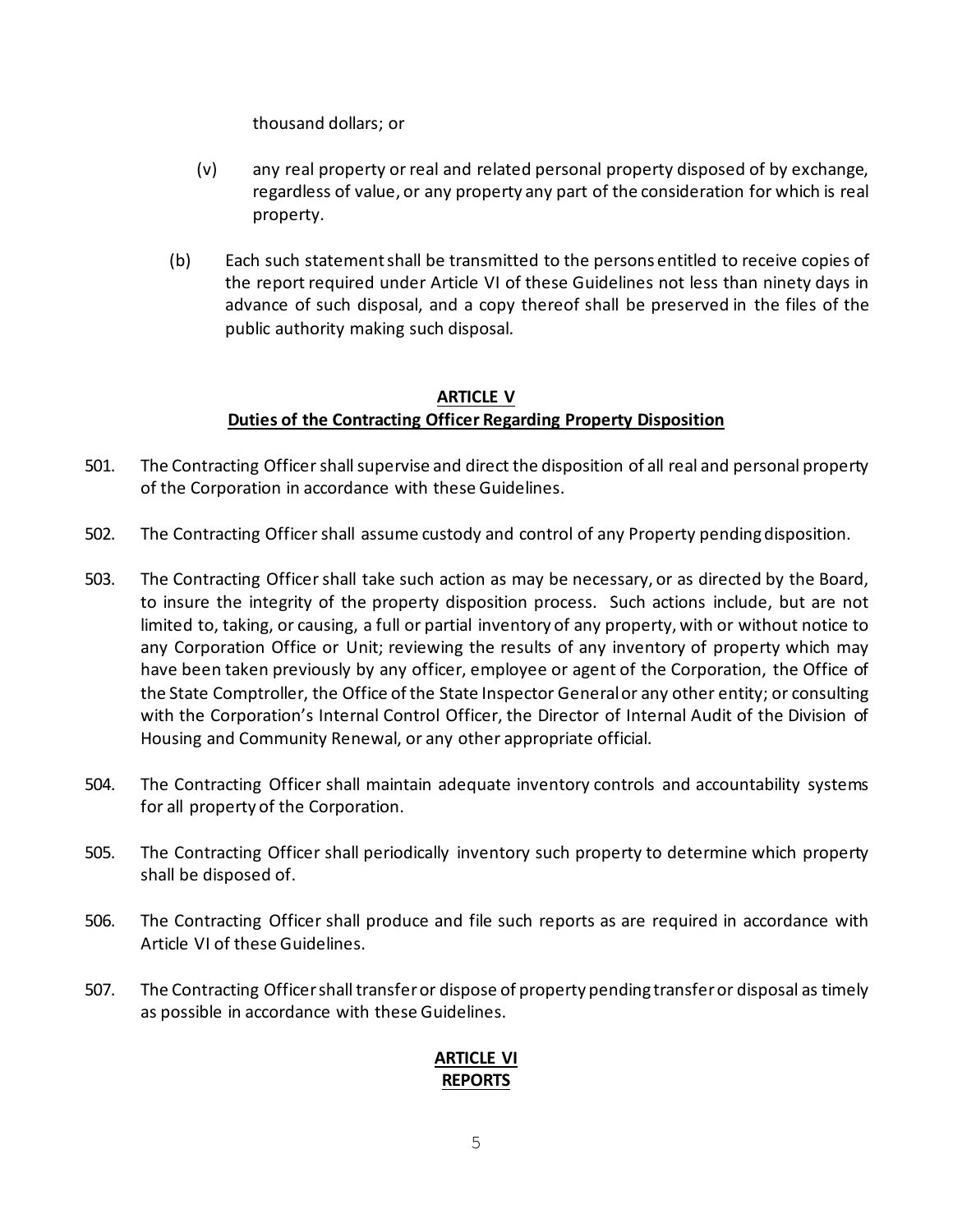- 601. A copy of these Guidelines, as most recently reviewed and approved, shall be filed on or before ninety days after the end of each fiscal year with the State Comptroller, and shall include the name of the Contracting Officer. At the time of such filing, the Corporation shall also post such Guidelines on its internet website. Guidelines posted on the Corporation's internet website shall be maintained on such website at least until the Guidelines for the following year are posted on such website.
- 602. The Corporation shall publish, not less frequently than annually, a report listing all of its real property. Such report shall consist of a list and full description of all real and personal property disposed of during such period. The report shall contain the price received by the Corporation and the name of the purchaser for all such property sold by the Corporation during such period. Copies of such report shall be delivered to the State Comptroller, the Director of the Budget, the Commissioner of General Services, and the legislature.

#### **ARTICLE VII MISCELLANEOUS PROVISIONS**

- 701. Powers of Amendment. Any modification or amendment of these Guidelines may be made by a supplemental resolution adopted at any duly constituted meeting of the Members; provided, however, that no such modification or amendment to these Guidelines shall abrogate the rights and duties of then existing Corporation contracts with third parties. The Chairperson of the Corporation may make non-material changes to these Guidelines.
- 702. No Recourse Under these Guidelines. No provision in these Guidelines shall be the basis of any claim against any Member, officer or employee of the Corporation in their individual or official capacity or against the Corporation itself. Members, officers, or employees of the Corporation shall be deemed to be acting within the Public Officers Law in the discharge of their duties pursuant to these Guidelines.